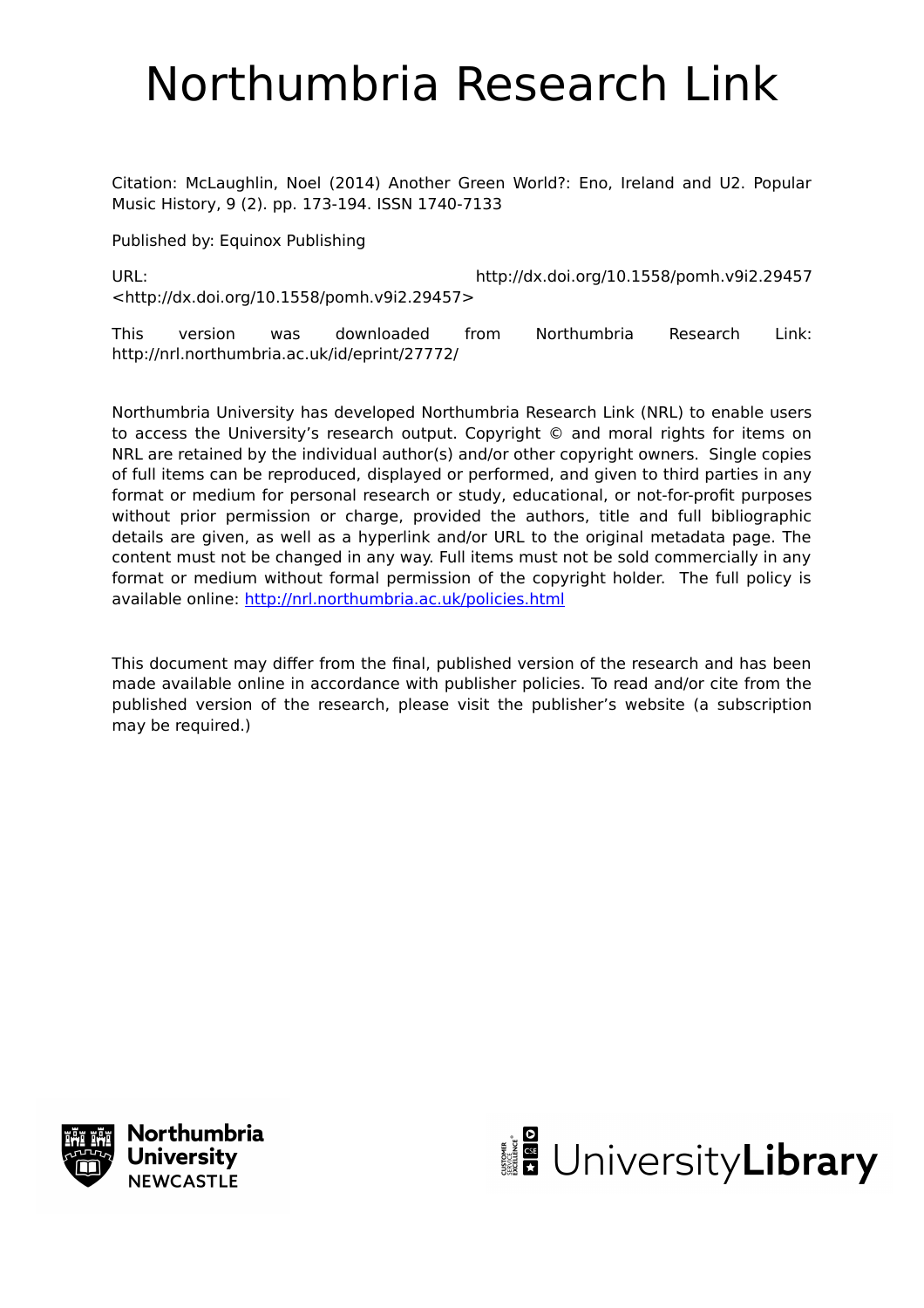# Noel McLaughlin

# **Another Green World?: Eno, Ireland and U2**

Noel McLaughlin is Senior Lecturer in Media and Communication Design at Northumbria University, Newcastle-Upon-Tyne, UK. He has written extensively about Irish rock and popular music. Noel's most recent book is *Rock and Popular Music in Ireland: Before and After U2* (with Martin McLoone, Irish Academic Press, 2012) and he is currently co-editing a special edition of *Popular Music History* with Sean Campbell exploring Irish popular music in Britain. Alongside this, Noel is working on a new monograph, *The Rock Musician on Film*, as well as developing an article about popular music, city space and gentrification. He currently lives in west London.

## ADDRESS

Department of Media and Communication Design, Northumbria University, Sandyford Road, Newcastle-Upon-Tyne, England, NE1 8ST

noel.mclaughlin@northumbria.ac.uk

#### ABSTRACT

This article explores a neglected area of popular music scholarship: the different aspects of *auteur* producer Brian Eno's often complex relationship with Irish rock band, U2 and their home nation. It considers the cultural and political significance of Eno's technical, aesthetic and philosophical innovations in his work with U2 in relation to wider debates about Irish cultural identity as articulated through music. It also explores how U2 and the Irish context may have reciprocally influenced aspects of Eno's approach to artistic production. The article also seeks to situate these ideas within broader popular historical discourses that frame the Eno and U2 relationship.

Key Words: Brian Eno; U2; Bono; Ireland; Irish rock; Irish popular music; colonialism; postcolonialism; Imperialism; Hybridity; cultural identity.

 Brian George St. John le Baptiste de la Salle Eno has a well-documented working life in the arts and music that spans virtually five decades. He came to public attention as the flamboyant keyboard player/prototype sonic sculptor in Roxy Music in 1971 and in his ensuing career has been involved in a dizzying array of projects, both musical and nonmusical. These have ranged from a series of solo albums - such as *Another Green World* (1975), *Ambient 1: Music for Airports* and *Music for Films* (both 1978) - which are widely regarded as giving birth to the expansive genre known as ambient music, through to a host of landmark collaborations (i.e. David Bowie; David Byrne; John Cale; Robert Fripp and Jon Hassell) that have produced work generally celebrated in popular music history and culture as breaking new ground. In addition to this Eno has worked as a producer for other music artists, and as with his solo work, has presided over some albums regarded as seminal (such as Talking Heads' *Remain in Light* [1980]). This versatility even extends to the punk movement (an aspect of Eno's history that has often been overlooked). While in New York producing Talking Heads' second album, he ended up documenting the city's 'No Wave' scene and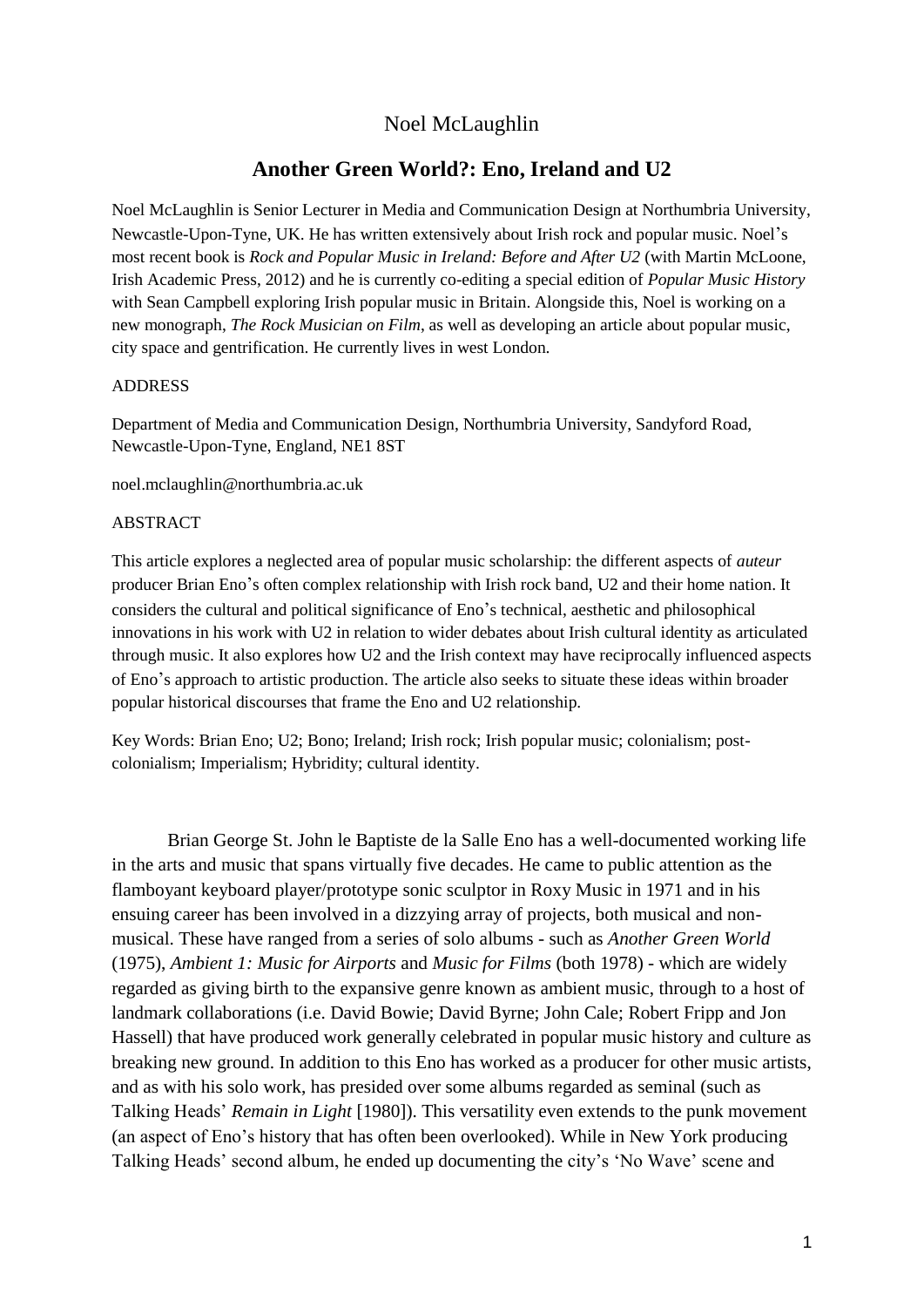producing the compilation, *No New York* (1978), which featured some of the movement's key bands.

This impeccable creative résumé does not stop here however and Eno has been employed as a regular columnist for the *Observer* newspaper, while continuing to produce innovative visual art and even taking up the role of visiting professor at the Royal College of Art. More recently he has extended his portfolio into the production of creative applications, or apps, for smart phones developing his already existing concept of generative or 'chance music'. This career, then, has been marked by a consistent crossing of disciplinary boundaries, an imaginative forging of critical and practical connections, and an acute ability to envisage relationships among disparate areas of the arts and culture. Eno's oeuvre is further underscored by an overt refusal to distinguish between 'high' art and popular culture. In this respect his creative output overall represents a particularly intense example of *intermediality* – of drawing upon, referencing and exchanging ideas and communicative strategies across distinct media forms. Intermediality, as defined by Klaus Bruhn Jensen, refers 'to the interconnectedness of modern media of communication'. 'As means of expression and exchange', he argues, 'the different media depend on and refer to each other, both explicitly and implicitly; they interact as elements of particular communicative strategies; and they are constituents of a wider cultural environment' (Jensen 2008) (and in this sense, the term is closely related to earlier concepts, such as multimedia and intertextuality). Significantly, however, Eno's practical and critical demonstration of this was well in advance of the term's development, and deployment, in the academy.

Eno has produced six U2 albums (five as co-producer with Daniel Lanois), seven if one includes the more direct collaboration between band and artist, Passengers' *Original Soundtracks 1* (1995). Eno has, therefore, co-produced virtually half of the band's studio albums and U2 remains the band/artist he has worked with on more major projects than any other. Despite a working relationship of almost thirty years (and one that Eno talks about with great affection and fondness), his work with U2 has not garnered the critical praise of his work with David Bowie in the 1970s – the revered 'Berlin Trilogy' of *Low*, *Heroes* (both 1977) and *Lodger* (1979) - or the three albums he produced with Talking Heads. In fact, there is a lingering sense in England - and among so-called 'Eno-nerds' especially - that his work with U2 (and latterly with Coldplay) remains something of a blight on an otherwise exemplary artistic copybook. Eno's biographer, David Sheppard, typifies the trend by referring to U2, with just a hint of knowing condescension, as the 'anthemic Dublin rock band' (Sheppard 2008: 367), the implication being that both 'anthemic' and place of origin may be regarded, somehow, as de facto critical negatives. Indeed Sheppard continues in this vein throughout his extensive discussion of Eno's work with U2, noting the band's 'shrill, sloganeering, evangelically tinged rock bombast'. And if that wasn't enough he also proffered that the music 'played particularly well in Middle America' (ibid 368). His mix of lingering contempt for the band, their origins and the people who are presumed to listen to them, appears most strongly in the biographer's disdain for their 'voluble proselytizing' lead vocalist, Bono, whom he describes as a 'hectoring, foghorn-voiced frontman for whom rock music was not so much art as an inviolable instrument of quasi-Christian redemption and flag-waving' (ibid 368). Even when revising his opinion, and attempting to be complimentary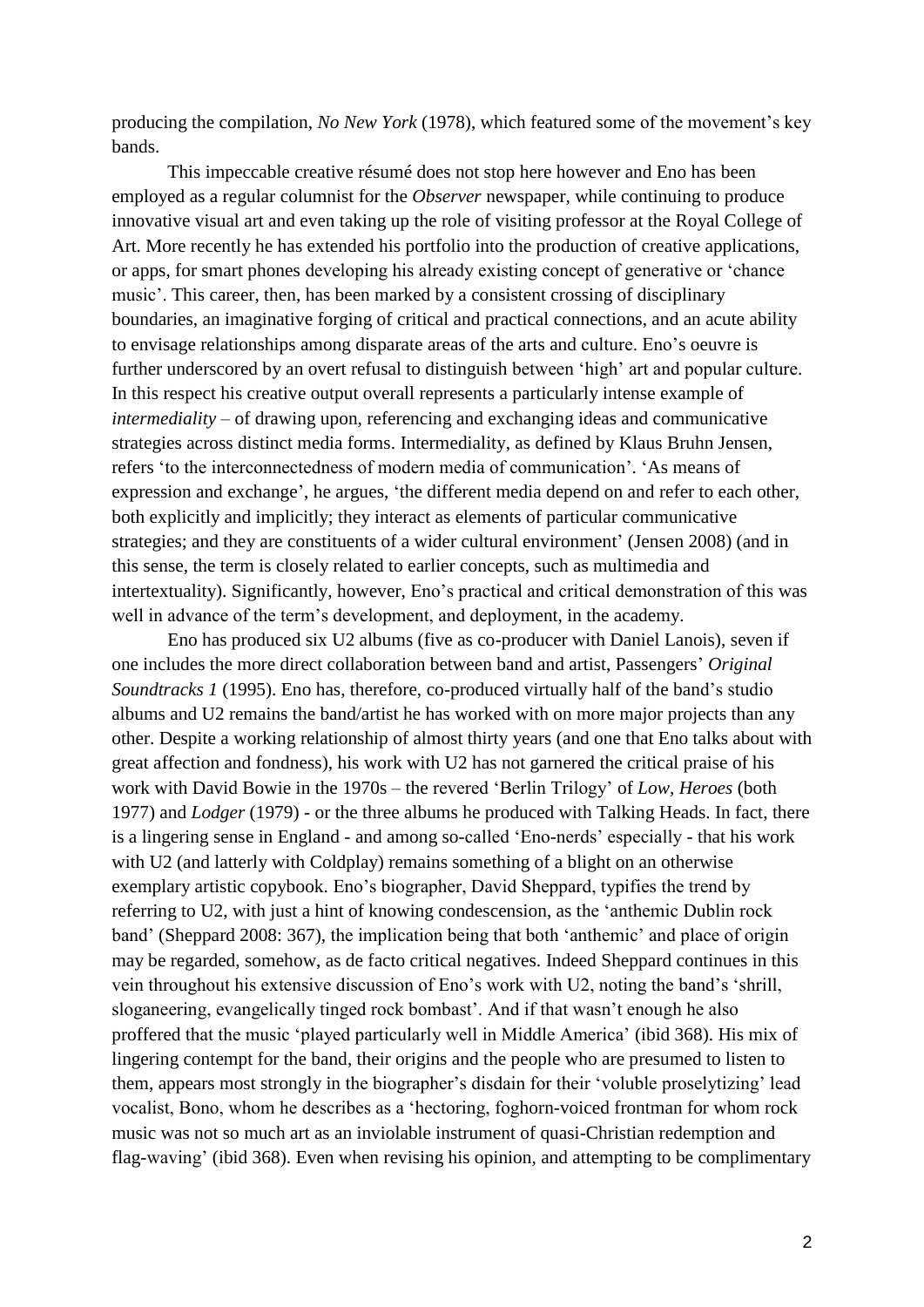to the singer, Sheppard maintains the easy positional superiority: 'Bono was no Dublin estate savant', he avers with a barely concealed sneer (ibid 381).

Aside from the, at worst, borderline casual racism and, at best, lazy cultural superiority evident in such writing, what is especially significant here is that no other Eno collaborator throughout the producer's lengthy career is regarded with such hostility and criticism. Let's not be too hard on Sheppard, however, and his comprehensive and diligent biography, as what he offers here is merely - but regrettably - the reproduction of a certain orthodoxy. Even a writer as precise and thorough as the popular music historian Jon Savage reproduces this type of discourse, claiming that: 'I don't have a problem with Eno producing Coldplay or U2. He does plenty of other stuff besides that is interesting' (Savage 2011). Here Savage reproduces the well-worn idea that, for the polymath Eno, U2 is something he casually tosses off in his spare time in between more complex and valuable projects. Eric Tamm in his analytical study of Eno's musical oeuvre – the rather pretentiously titled *Brian Eno: His Music and the Vertical Color of Sound* – manages to go one further and doesn't deem his collaboration with U2 as of sufficient merit and hence worthy of scholarly inclusion (Tamm 1995). 1

It would be possible to fill an entire article with these types of negative comments: the oft-circulated notion of Eno as U2's 'fifth member', or the casual dismissal implied in the observation that U2 couldn't have thought up the ideas themselves for the critically revered Zoo TV tour if 'it wasn't for Eno'.<sup>2</sup> It is not that there isn't a grain of the truth in these latter two claims, but a common factor emerges here, and it is not just the downplaying of the band's achievement in favour of lauding Eno. Rather, what is of most critical importance in this context is the residue of national identity that trails in its wake; that is, the manner in which both artists are routinely discussed as 'representing' - as metonymic of - their respective countries of origin. In this sense, a crude binary opposition is invoked, one that pits Eno and England's apparent sophistication, culture, subtlety and artistry against the autodidactic and crude Irish (U2); a binary that, of course, has a much longer history than this particular instance (McLaughlin and McLoone 2012:1-14). This type of discourse - one that can be traced back to the writings of Giraldus Cambrensis in the twelfth century and the first conquest of Ireland - may contribute to, and exacerbate, feelings of peripherality and inferiority - perpetuating the equally longstanding myth of Ireland's over-reliance, economically, socially and culturally (and, indeed, popular musically), on England. As Martin McLoone and I have argued elsewhere, 'these discourses are not mere reportage, they don't just possess a descriptive, "after-the-fact" role, but are themselves what Michel Foucault referred to as "regimes of knowledge" that create interpretative frames: shaping what is and is not Irish, what can and cannot be said about particular peoples and their music' (ibid: 148).

The ubiquity of this discourse, particularly in England - and its framing of the Eno/U2 relationship - is unfortunate, as it has prevented a more thorough-going appraisal of the complexity of Eno's collaboration with the band and the critical issues, both aesthetic and political, that this working partnership raises. The very particular mix of English production auteur and globe-straddling Irish rock band offered here is one very specific example of the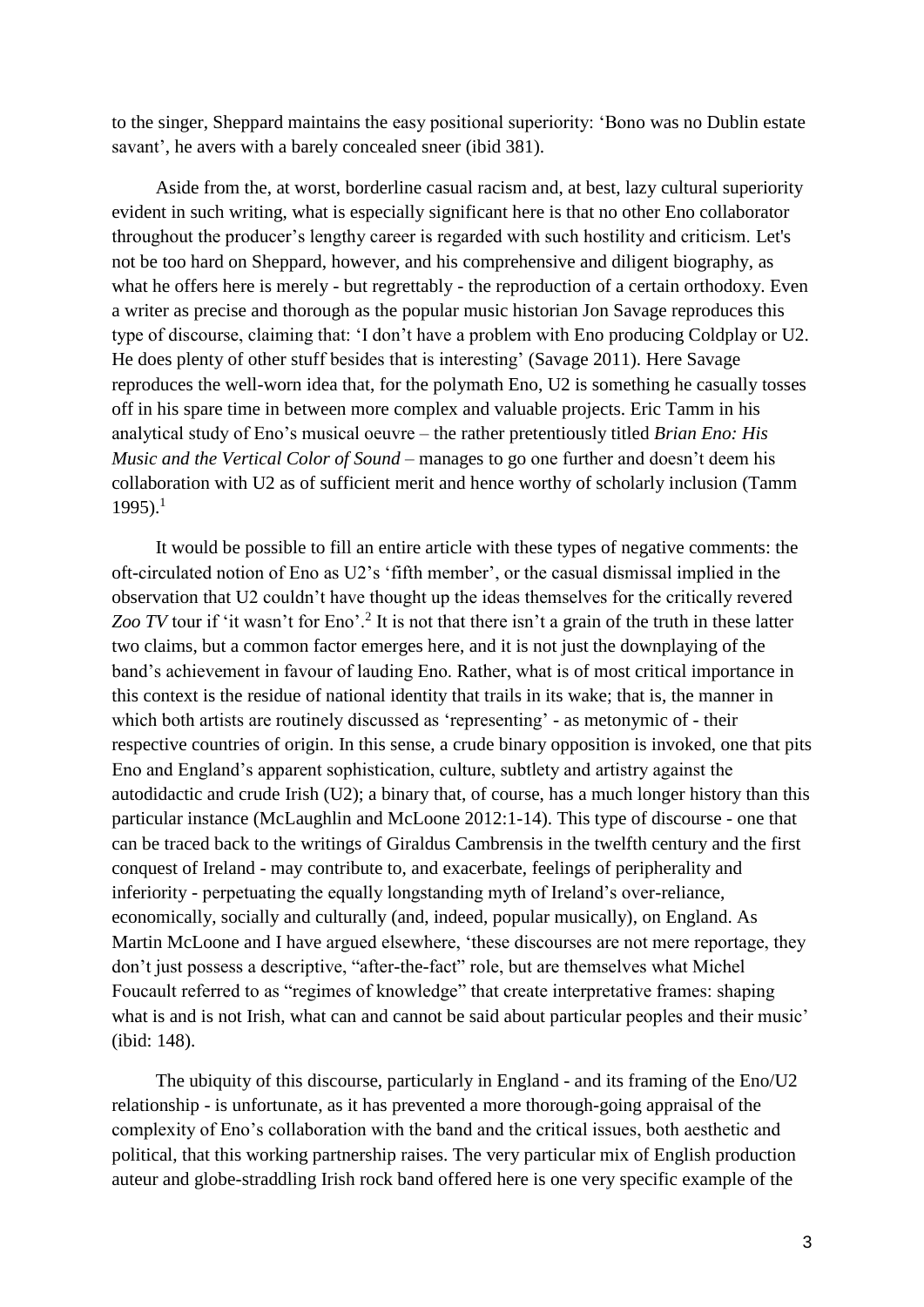two countries' 'special relationship' cast in musical terms and Eno, in this relationship, is caught somewhere between benign imperialist and sympathetic creative facilitator.

#### **The Egghead and the Mullet**

There is an interesting section in Barry Devlin and Meiert Avis's 1985 documentary *Unforgettable Fire*, which, as the title suggests, captures key moments in the making of U2's fourth studio album. During the recording of the lead vocal of 'Pride: In the Name of Love', with the band now ensconced in the cramped conditions of Dublin's Windmill Lane studios, Bono is framed through the control room window straining at the top of his vocal range in a sleeve-less tee-shirt; a flurry of flailing arms, the veins of his neck bulging from the effort required by the performance. It is a classic snapshot of the craft of the rock vocalist, of investing 'serious effort'; of being seen to be, in Simon Frith's words, 'working at something' (Frith 1996: 35). 3 It is a performance that signifies abandon and full immersion in the song and its sentiments, and as such is commensurate with many of the expectations of a 'good' performance within rock ideology. On the other side of the control window, sharing the audience's gaze on the singer is the album's co-producer, Brian Eno. The shot grammar suggests a sense of Eno-as-spectator/voyeur/critical listener, and Bono as the object of his gaze. It thus encodes a power relationship of sorts as watcher/watched, subject/object relationships often do. Eno is a picture of cool passivity, a cerebral mixture of art school lecturer and scientist.

At the conclusion of this impassioned vocal-take, Eno quips ironically that the vocal was 'a bit restrained' following the lead of a voice off camera - presumably the Edge - who suggests with equal irony that perhaps he could do it again but 'with a bit more passion'. After some further producerly guidance, Eno exclaims that 'I wouldn't like to inhibit what you're doing'. The contrasts offered in this short segment are striking: Bono's abandon to Eno's 'cool'; the singer's straining, 'naked' vocal to the producer's irony and detachment. Indeed, these oppositions can be taken further and out of the strictly musical realm: the singer's 'bad' hair and clothes (dyed mullet and skin-tight, bleached/tie-dyed jeans) to Eno's sartorial understatement and professorial reserve. It establishes, therefore, a set of ideological oppositions that dovetail and stand as a metonym for Irish/English relationships - freedom versus inhibition; abandon versus restraint; feeling versus criticism; involvement versus detachment, and so forth, all of which are consolidated in Eno *not* wanting to inhibit what the singer is doing; of preserving the 'raw material'.

Eno's attitude here calls to mind the relationship that Matthew Arnold articulated in relation to what he saw as 'Celtic culture'. While the Celtic nations were certainly less accomplished than the Anglo-Saxons (and their cousins the Germans), nonetheless, he argued, 'The Celts, with their vehement reaction against the despotism of fact, with their sensuous nature, their manifold striving, their adverse destiny, their immense calamities, the Celts are the prime authors of this vein of piercing regret and passion …' (Arnold 1867: 75).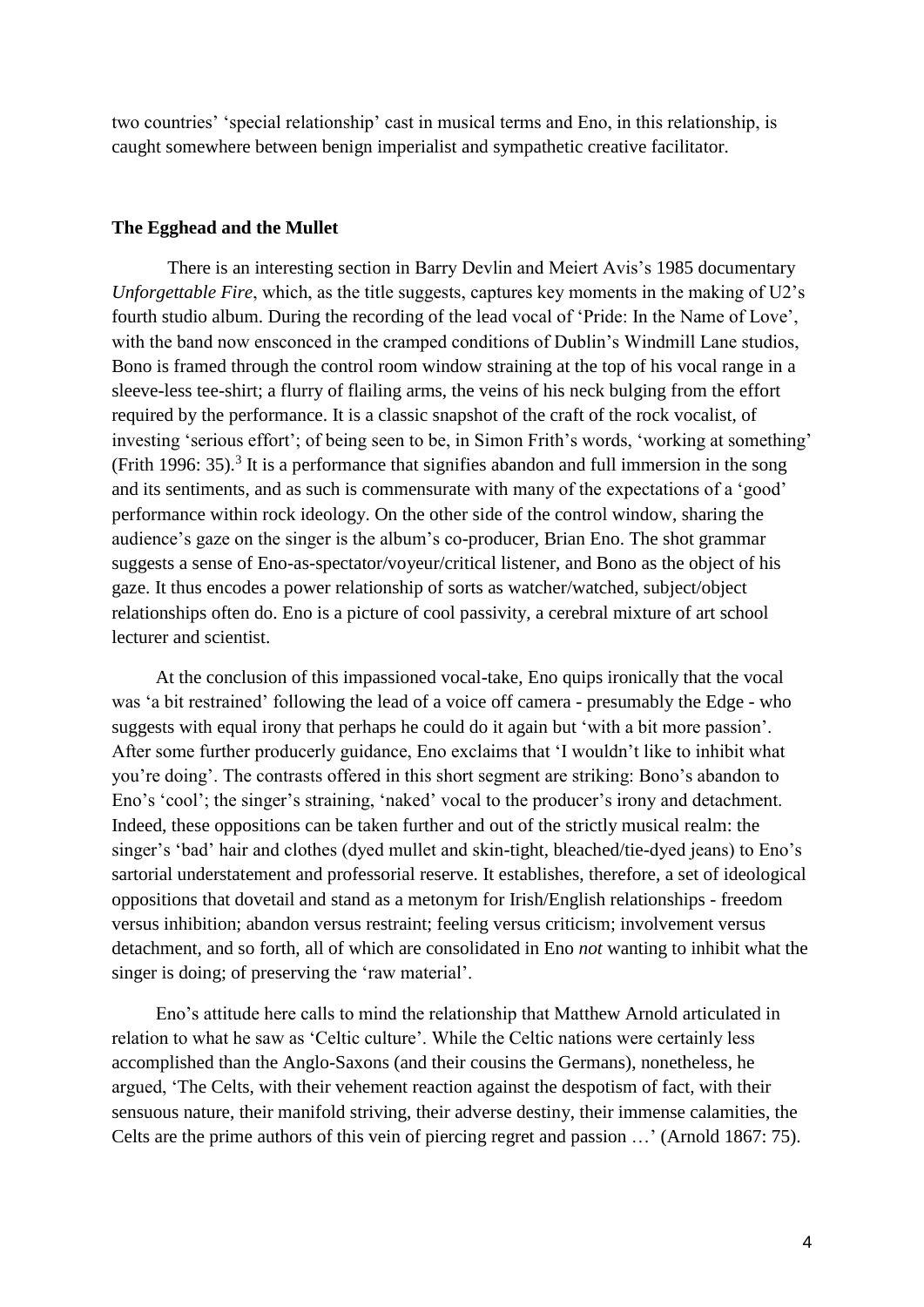What Arnold tried to establish, acknowledge and praise was the deep lying contribution the Celts had made to English poetry.

If I were asked where English poetry got these three things, its turn for style, its turn for melancholy, and its turn for natural magic, for catching and rendering the charm of nature in a wonderfully near and vivid way, I should answer, with some doubt, that it got much of its turn for style from a Celtic source; with less doubt, that it got much of its melancholy from a Celtic source; with no doubt at all, that from a Celtic source it got nearly all its natural magic (ibid 69).

Despite the encoding of national differences and its dependence on racial characteristics, the famously cerebral Eno, in Arnoldian mode was to become an ardent fan of his apparently untutored Celtic charges. Indeed, the easiest rebuttal to the glib disparagement of his work with U2 is simply to refer to Eno's own descriptions of both the band and their home nation. Eno has, perhaps, been more vocally positive about U2 and Ireland than any other artist/location nexus in his entire career. This is especially evident in his diary of 1995, *A Year With Swollen Appendices*: 'What I love about Ireland is that it brings out the best in me – maybe it's U2, who do that with everyone. Fascinating to see that, after all this time, there is still such courtesy, understanding and love between them' (Eno 1996:110). And, even more strikingly, the differences between Irish and English/British are offered in the following: 'At the Dorchester the conversation was as liquid and mercurial as Irish conversations usually are – everyone talking at once, threads crossing and tangling; lots of laughter. Being a Brit in such conversation is like being a honky on a Harlem dance-floor' (ibid 245).

These oppositions really come to the fore when Eno is discussing sounds and music, when reflecting on the recording sessions of Passengers' *Original Soundtracks 1*, and his reaction to hearing his own voice after recording Bono: 'disappointed hearing "Tokyo Drift" again – finding myself embarrassed by my voice. So English and analytical – like Radio 3' (ibid 154). With regard to discourses of national difference, this is an ideologically interesting comment, especially from such a revered critical listener; one with an acute understanding of how, and what, particular voices and instruments signify. Moreover, at one point while working on the Passengers' single 'Miss Sarajevo', Eno controversially deemed Luciano Pavarotti's voice as lacking in comparison to Bono's. He writes: 'In the studio to master the Pavarotti stuff... I still have problems with his voice. For me it makes the song interesting but not better. Pav's voice is weak after Bono's...' (ibid 183).

This praise for band and nation doesn't remain in the realm of observation and commentary, but has emerged in interview and in Eno's journalism where he has proactively sought to defend the band from criticism. Eno, it appears, is all too aware of both the elitist dismissal of the group's popularity and the role of nationalist discourse in this detraction:

Cool, the definitive eighties compliment, sums up just about everything that U2 isn't. The band is positive where cool is cynical, involved where it is detached, open where it is evasive.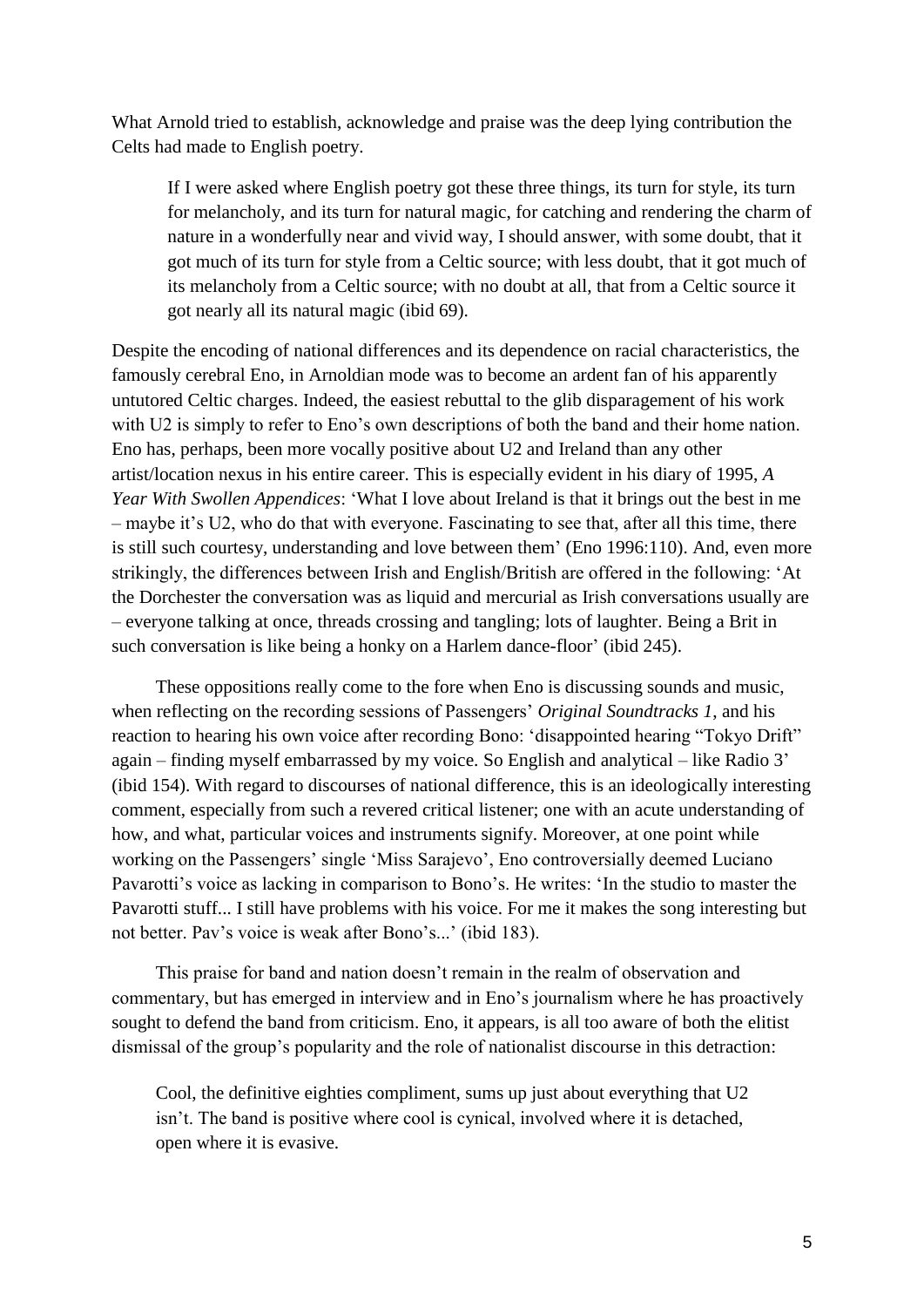And, in the space of a sentence, he then slips from band to nation:

When you think about it, in fact, cool isn't a notion that you'd often want to apply to the Irish, a people who easily and brilliantly satirize, elaborate and haggle and generally make short stories very long but who rarely exhibit the appetite for cultivated disdain – deliberate non-involvement – for which the English pride themselves... It is this reckless involvement that makes the Irish terminally uncool: Cool people stay around the edges and observe the mistakes and triumphs of uncool people (and then write about them) (Eno 1994: 165).

However, Eno feels the need to defend Bono most of all and it is evident in interview, as it is throughout his writing that he likes, respects and admires the much-maligned singer. Again, national discourse and the types of oppositions we have been exploring are to the fore.

Bono commits the crime of rising above your station. To the British, it's the worst thing you can do. Bono is hated for doing something unbecoming for a pop star – meddling in things that have apparently nothing to do with him. He has a huge ego, no doubt. On the other hand he has a huge brain and a huge heart. He's just a big kind of person. That's not easy for some to deal with. In most places in the world they don't mind him. Here (i.e. England), they think he must be conning them (Morley 2010). 4

Two things are of significance here. The first is Eno's desire to turn the gaze back on, and to particularise, the coloniser; to reveal the *situatedness* of these perspectives of band and singer (that they are not universal, nor widely shared). In this sense, Eno is joining in a broader resistant anti-colonial project in constructing England/Britain as Ireland's great 'other'. The second, which again relates to national difference, is the notion of the 'uncool' as a strategy, as a 'critical weapon' of sorts. In other words, a working practice was formed out of a 'reading' of the modus operandi of the centre that could then be played with, resisted and ultimately subverted. But this still, nonetheless, conceals the band's importance, to their host nation, to rock and pop history more broadly and also to their erstwhile collaborator.

From the beginning, as he states in the *Unforgettable Fire* documentary, U2, for Eno, are a 'proper band': a hermetically-sealed unit based on love, friendship and trust. They are, significantly, the only band of their commercial stature that has preserved its original line-up, and for such a long period. Moreover, U2 are the only globe-straddling rock band that is not straight-forwardly Anglo-American, one that can thus be interpreted as both the sound of precolonial Irish ethnicity, preserved as it were in rock<sup>5</sup> (drawing upon Ireland's status as the first colony of the British Empire and the prototype for all others) *and* the sound of international 'corruption'. Mary Louise Pratt's concept of autoethnography and autoethnographic expression is valuable here, in that it describes an approach to production in this case, music - that involves 'selective collaboration with and appropriation of the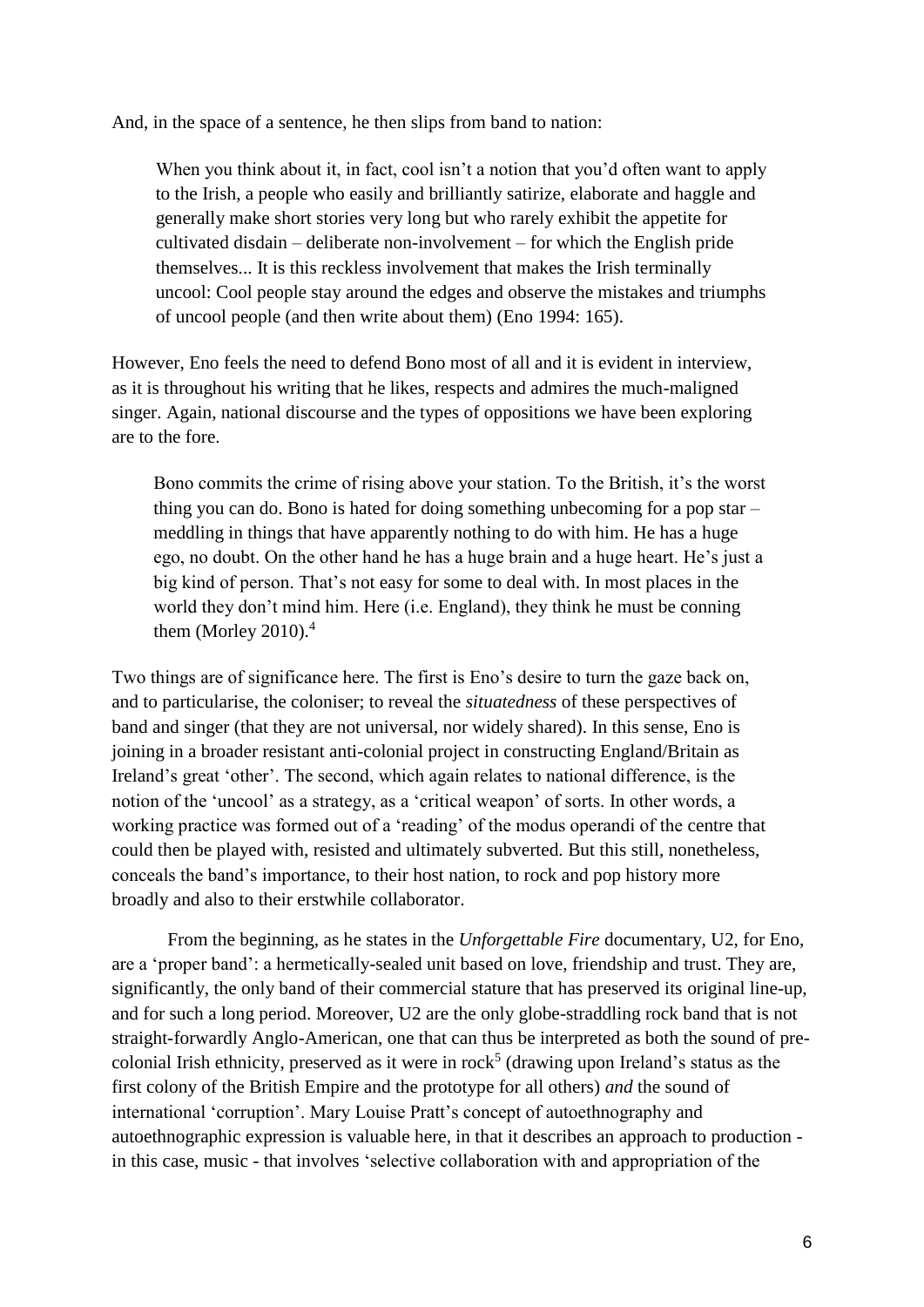idioms of the metropolis or the conqueror' which often constitutes 'a marginalized group's point of entry into the dominant… culture' (Pratt 1991:35). U2's decision to reverse the usual trend – to stay in Dublin rather than to decamp to London in the time-honoured fashion for Irish bands – and hence to end the Irish popular musical exile narrative, was a significant one in this regard.

Here, once again, the discursive authority of 'cool' comes to bear, with the band open about resisting the trends of the centre, conscious that it might get swamped by metropolitan conceptions of musical fashion. To borrow, and bend, the famous Kinks' song title, U2, for Eno, were 'dedicated followers of anti-fashion' (however unwittingly so). Dublin and Ireland were, therefore, felt to offer just such a distance, where the band could absorb the specificities of Irish cultural life and its particular idioms. With regard to U2 and Eno's working relationship this decision meant that the vast majority of their work together was in Dublin, which necessitated Eno travelling to Ireland and immersing himself in the socio-cultural life of the island (and even staying in the Hewson family's summerhouse at the foot of the garden and taking public transport to the studio each day). In this respect, Eno was residing in an inbetween culture, one that was at once familiar and different: alike, yet exotic; with a shared language and shared cultural reference points – the Irish are as familiar with British media as the British themselves – yet distinct, in that Irish culture is marked by a long history of resistance to, and a sense of separateness from, the former coloniser. And for U2, Eno offered a connection to a different, more 'European' sonic palette, a 'reading' and subsequent deconstruction of their existing sound, and an approach to practice that could take them to that elusive 'somewhere else' (although, as will become apparent, this Eno-led 'other place' had, at least initially, a distinctive 'Irish' aspect based on the producer's sense of the band's musico-cultural identity).

#### **Music and Approaches to Production**

Eno's first significant influence on U2 was to take the band out of the environs of the modern recording studio for the *Unforgettable Fire* sessions and into a more 'organic' space, in this case the Gothic Ballroom in Slane Castle, a large stately home on the banks of the River Boyne. Eno, by this stage - 1984 - had become openly bored with the modern studio and the routinisation involved: the 'dead' rooms, the standardisation of space – both sonic and actual – and the blandness of the recording process. This practice of (largely) avoiding the conventional recording studio would be maintained in the creation of subsequent Eno-U2 albums.

Conversely, as a producer, he was interested in 'capturing' the peculiar 'quality' of rooms, and hence of emphasising the specificity of place, a move that may be regarded as going against the homogenisation of space, place and sound often read as a symptom of postmodern culture. In this sense, the Eno of this period is a little like Jean-Luc Godard filming the Rolling Stones in *One Plus One* (aka *Sympathy for the Devil* [1968]) with the producer critically scrutinising from a distance, observing the process of composition and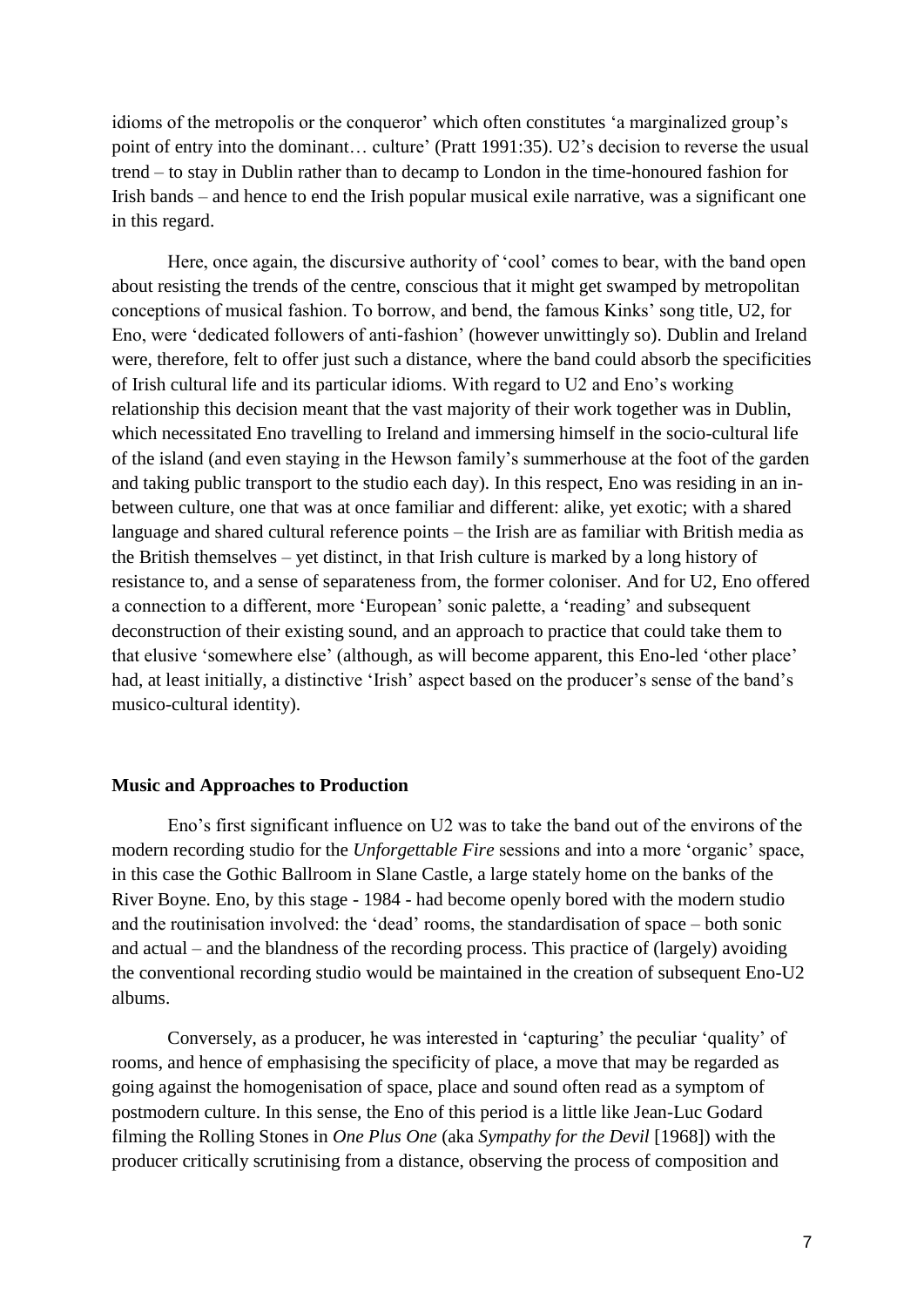recording. Eno, of course, can't remain wholly detached, but also gets involved in, rather than just merely watching/listening to - and 'capturing' - the performances for recording and his work with the band is punctuated throughout with this dynamic - between detachment/critical distance on the one hand and participant involvement on the other.<sup>6</sup>

Certainly this first Eno/U2 collaboration is marked by greater tonal and timbral variety than the three previous studio albums, and by what might be described as a 'calming down' of the strident and affirmative upwards drive of the U2 sound. This is especially apparent in a newly- found delicacy, the creation of musical 'space', a minimalist paring away of their existing sonic palette – as with 'Bad' for instance - and the resultant 'cinematic quality' the band was striving for. Similarly 'Promenade', arguably the band's first overtly sensual/sexual track, avoids the 'verse-chorus, verse-chorus, middle-eight, chorus' structure of the classic pop song and is thus episodic and abstract – more sketch than finished song – with attention drawn to the sonic textures and its sculpted, painterly qualities. Dynamic contrast is more extreme than elsewhere in U2's oeuvre to date: conforming to the oft-used description of Irish music's ability to jump 'from a whisper to a scream'.<sup>7</sup> This point is supported by Sheppard who claims, not entirely unpredictably, that Eno effectively 'rescued' the track, which was originally, and perhaps not unsurprisingly, more strident in execution (Sheppard 2008: 372). As many commentators have observed, the producer would often record the band unawares and save discarded material which he would then work on in private, thus 're-presenting' the band to themselves, offering his version of how they might, or should, sound. Indeed, one of the productive tensions in the working relationship from the outset, and a very particular example of the art-commerce dichotomy, was U2's concern for what could be played live and for radio-friendly hit singles against Eno's blatant disregard for both.

But 'Promenade' and Eno's role in its creation is also interesting for the manner in which it connects U2 to more longstanding Irish popular musical traditions and, in particular, its intertextual, yet oblique, invocation of the quieter, more introspective, moments of Van Morrison's first solo albums, such as 'Slim Slow Slider' from *Astral Weeks* (1968) and 'Almost Independence Day' and 'Listen to the Lion' from *Saint Dominic's Preview* (1972). As Bono has recalled, Morrison was a primary reference point during the making of the album, followed by Lou Reed and even Philip Glass, resulting in, as the singer put it, an 'Enoesque' 'mixing of the avant-garde and the soulful'.<sup>8</sup> Eno's concern with the textural and the painterly is clearly influential here, with consequences for the lead vocalist and his approach to the material: just like Morrison before him, Bono is as much concerned with the somatic qualities of the voice – the use of words-as-*sound*, as with words as *meaning* (and Eno frequently encouraged him to improvise at the microphone).<sup>9</sup> This took the band away from their overt concern with rock 'message' and the 'statement', towards an aesthetic where the voice and lyrics were more embedded in the overall sonic architecture of the album. A related feature here was the more overt use of the multi-track recording machine and the mixing desk as instruments in their own right: the slowing down of the rhythm track of what eventually became 'A Sort of Homecoming' and 'Elvis Presley and America'.<sup>10</sup> In addition to this, Eno was adamant that certain tracks should not be overworked, that 'imperfections' and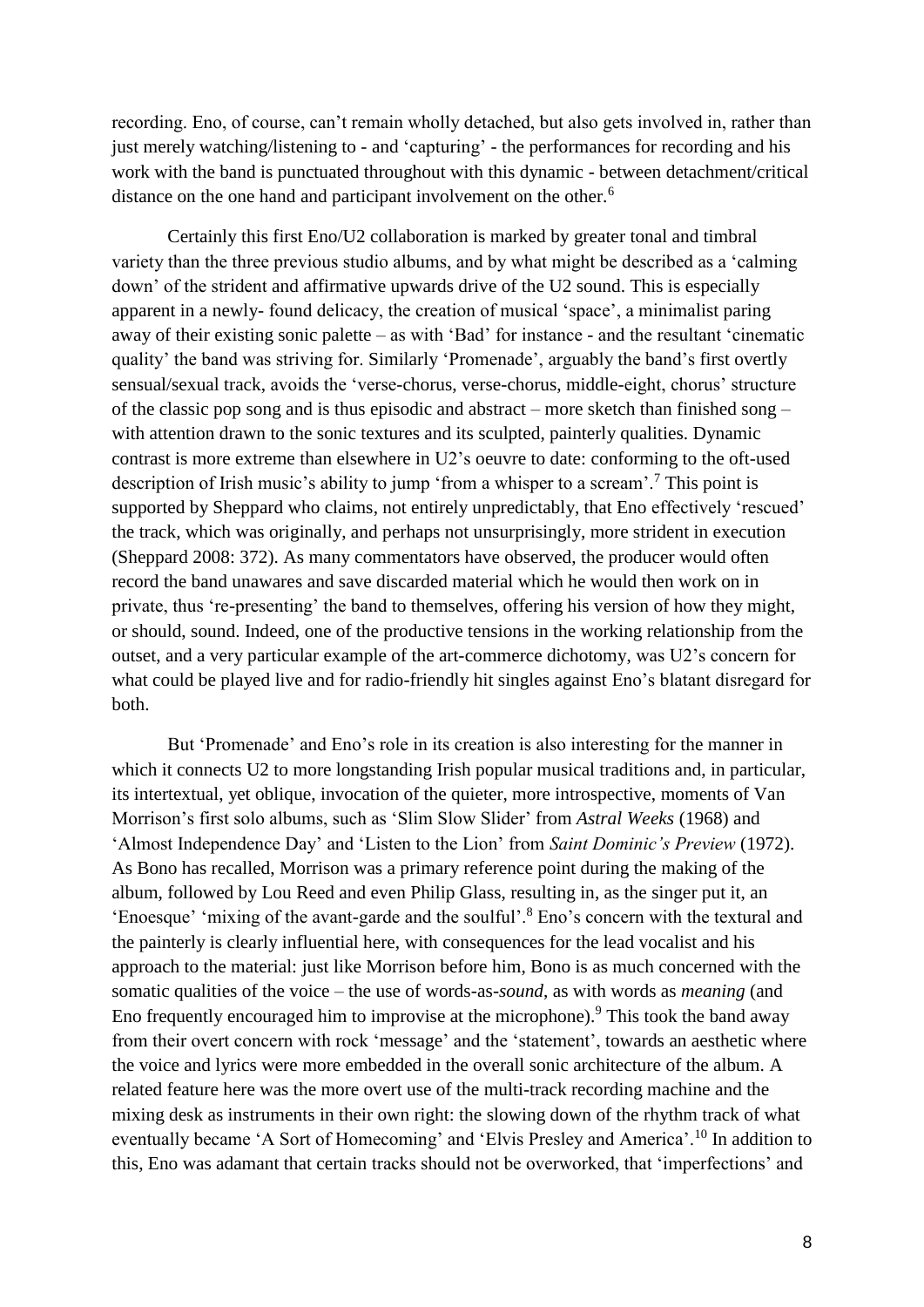an 'unfinished quality', as he put it, should be preserved. This mix of improvisation, critical listening and an unfinished quality, have their critical/theoretical corollaries: the value of preserving imperfections and incorporating improvisation loosely equates with the 'impure', the hybridised and the unconscious. It is indeed interesting, and not merely ironic, that on their first album with Eno, U2's work takes on a more distinctly 'Irish' ambience, with the episodic images offered in Bono's lyrics invoking Irish canonical poetry, especially William Butler Yeats, and polyrhythmic motifs – such as Edge's guitar at the beginning of 'Wire' which simultaneously draws upon, invokes and modernises Irish traditional music; $^{11}$  and, as such, more than a simple move from the strident to the ambient. Indeed, from an Irish perspective, U2 - and here irony is the appropriate designation - deployed an English producer to capture, and reconfigure, an existing Irish musical seam.

More obviously, but just as importantly, Eno introduced the synthesiser, sampler and electronic textures into the U2 sound, most noticeably throughout the album's second single and title track (evident in its atmospheric and delicate opening keyboard arpeggio and rising orchestral string samples). This, in itself, would not be especially salient in the popular soundscape in England of the period, but in Ireland – framed within a dominant 'organic paradigm of Irish rock' that valued the 'organic' over the 'plastic' (McLaughlin and McLoone 2012: 2) – synthesisers were frequently met with a degree of suspicion and scepticism (hence the virtual absence of synth-pop artists in the Irish popular musical canon). As the late Bill Graham, Ireland's premier rock critic and U2's most influential domestic commentator put it when reflecting on Irish rock's legacy up until the early 1990s: 'On the issue of authenticity: I always feel that the British could have done with more, and we could have done with less' (unpublished interview with the author, 1995). In fact, Graham's critical influence on U2, his particular reading of Irish/British relationships in musical terms, may have transferred to Eno, thus shaping the latter's approach to working with the band. Eno's championing of the uncool and affirmative/positive in the band is remarkably similar to Graham's terms of reference.

However, the synthesisers on this album, and the first for the band, were pressed into servicing an organic conception of Irish rock – the electronic in the service of the authentic, as it were. Despite the sonic innovations, the album largely conforms to the dominant Irish imagistic repertoire of rural windswept landscapes and heightened emotional outpouring (even if this dominant paradigm is modernised in distinctive ways and is at some distance from the ubiquitous folk-rock-trad register). Indeed, one would have to wait until 1991's Eno/Lanois produced *Achtung Baby* and its sister-album and successor, *Zooropa* (1993) to witness electronic forms being used in a more overtly subversive and anti-authenticating fashion. Nonetheless, despite this pastoralisation of technology, the album took U2 to that elusive 'somewhere else.' As Bono, quoted on the band's website, U2.com, reflecting on the finished record, put it: '*Unforgettable Fire* was a beautifully out-of-focus record, blurred like an impressionist painting'. These innovations notwithstanding, Sheppard was, once again, less than enthusiastic, with this first collaboration neither disgracing nor distinguishing the producer's artistic résumé and hence damned by faint praise (Sheppard 2008: 375).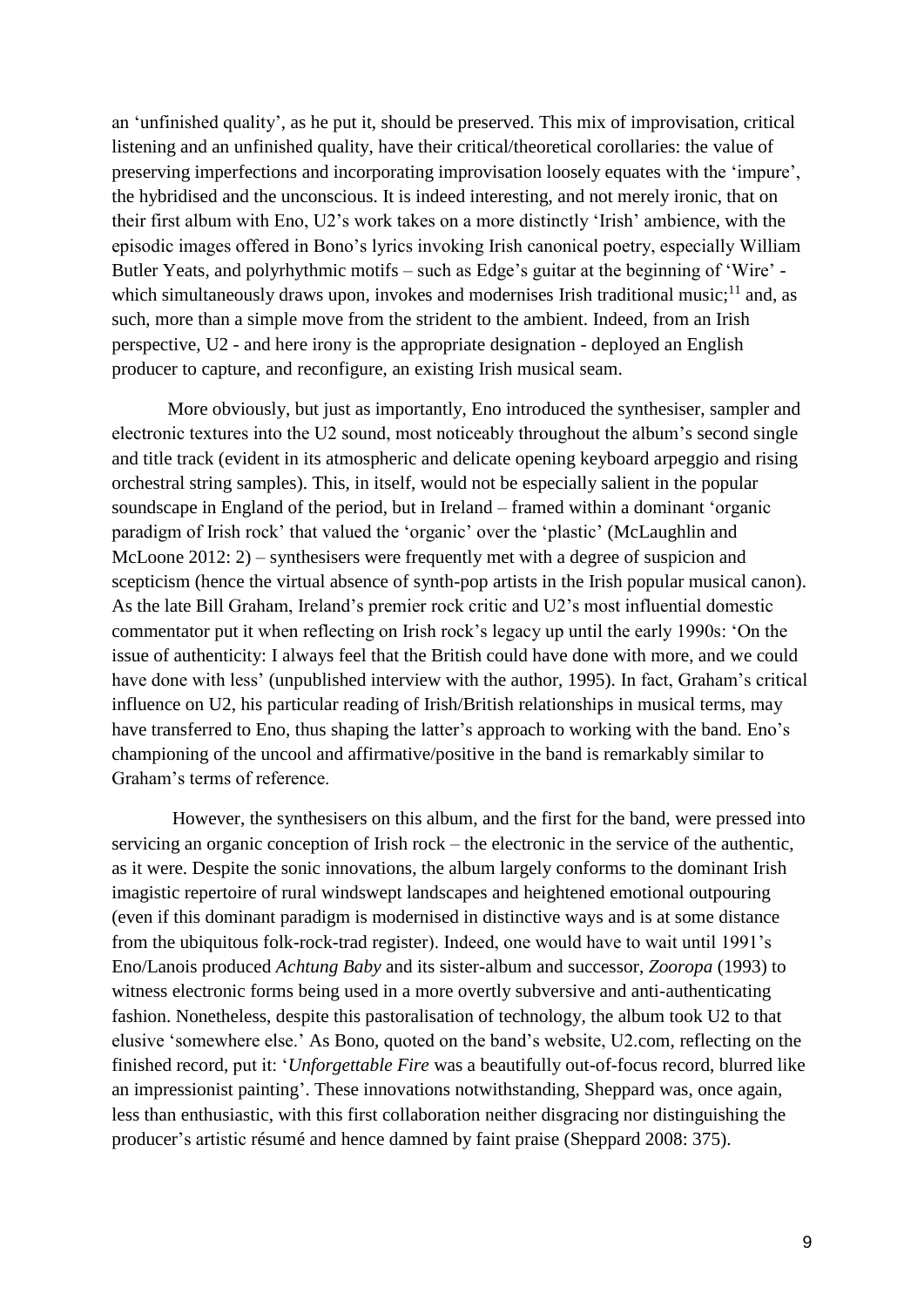In fact, there are areas where one can hear the direct influence of Eno (and here he does become, for U2, a sort of invisible keyboard player) – the distinctive Eno-ambient signature, as it were - on the finished track. One example is the similarity between the openings of 'Bad' and 'Promenade' from *Unforgettable Fire* and 'With or Without You' from *The Joshua Tree* (1987). These three tracks share a sonic frame redolent of the opening of 'The Carrier' from *My Life in the Bush of Ghosts*, Eno's critically lauded 1981 collaboration with Talking Heads lead singer, David Byrne (an album that is frequently taken to pre-figure the cut 'n' paste strategies afforded by sampling and to mix what latterly became know as 'world music' with ambient experimentation). However, this strategy of referencing, either explicitly or implicitly, past Eno work is not the approach most deployed in the producer's formidable strategic repertoire. More often, especially on *The Joshua Tree*, a different approach is at work. In this context, as revealed on the *Classic Albums: The Joshua Tree* documentary, a very different, even reverse, strategy is in evidence. Eno would contribute bespoke synthesiser textures that played an embryonic, and sometimes pivotal, role in setting a mood, or ambient frame, for the track in process. In 'Running to Stand Still', for example, the producer's sustained Yamaha DX7 synth pads creates a cinematic context for the band's transposition of the Velvet Underground circa 'Walk on the Wild Side' to a song ostensibly about Dublin's heroin problems in the 1980s. What is noteworthy here though is that Eno's highly apposite keyboard sounds – sounds that would not have disgraced the final mix by any means – were removed and do not feature on the finished track. This is clearly because any 'synthetic'/electronic textures would have detracted from the album's 'organic', earthy feel: the desert hue, the desert as arid space – the recurring lyrical allusions to earth elements - and the rust-inflected, ochre-tinged images that both song and album synaesthesically invokes.

In this context, Eno is subservient to, and in the service of, the overall emerging identity of the album – literally erasing his own compositional and performance contribution for the greater goal of the right result, the elusive 'it works' of artistic practice. But the use of synthesiser pads, or a pre-programmed rhythm, in working-up a song, of establishing a context, and their subsequent removal, is a common working method in the U2/Eno interface (leaving the producer as something of an absent presence, or lipstick trace, on the finished material).

In one vital sense, U2 and Eno working together was a risk each of the artists shared. Indeed, Eno was initially resistant to the band's approach. As a marker of this, Bono recalls playing Eno the1983 live album from the *War* tour, *Under a Blood Red Sky* and how the producer's 'eyes glazed over'. Bono adds: 'I now realise how awful the sight of a rock band in full flight was to Brian' (McCormick 2008:185) (and this, of course, echoes the control room window scene described earlier during the *Unforgettable Fire* sessions, where Eno is witnessing the rock singer in 'full flight'). Eno, therefore, risked his not inconsiderable popular musical and 'subcultural capital' (Thornton 1995: 115) working with the 'uncool', unfashionable and strident Irish band, that was popular in middle America; whilst U2 gambled with interrupting the steady, but increasingly steep, commercial momentum of the first three studio albums, with the (very real) possibility that Eno could take them in a more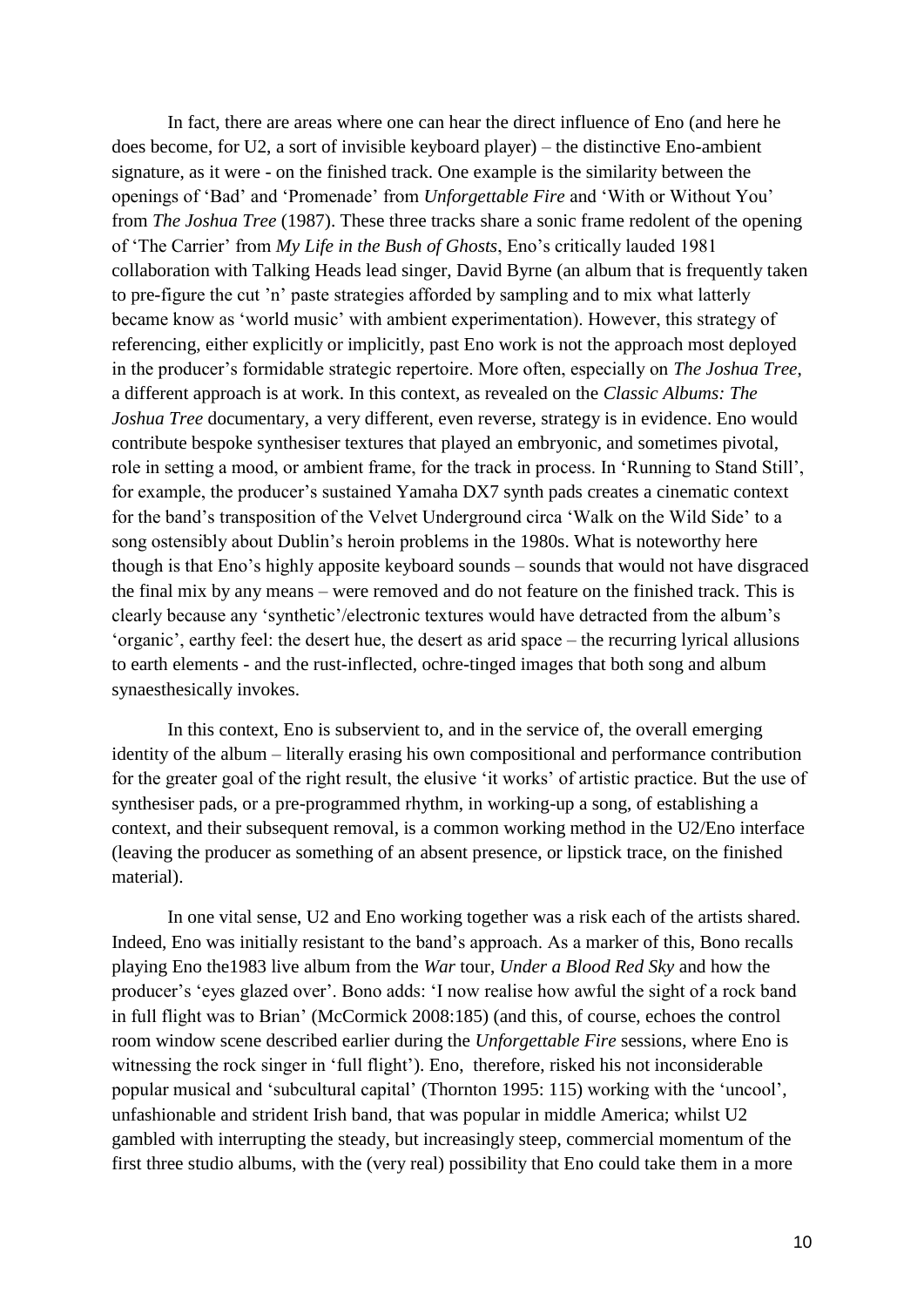esoteric, but less profitable, direction. As a symptom of this, Island Records founder and label boss, Chris Blackwell was reported to be exceedingly sceptical about the band's choice of producer, anxious that it could result in commercial suicide (McCormick 2008: 151). However, with the luxury afforded by hindsight, the group's choice of producer was to allay such fears, with Eno and Daniel Lanois producing *The Joshua Tree*, the follow-up album and their biggest seller to date (and U2, in turn, furnishing Eno with the most commercially successful work of his career, and with it, a higher public profile). *Unforgettable Fire* produced U2's highest UK singles chart placements in their career up to this point, with 'Pride' and the title track reaching 3 and 6 respectively. *The Joshua Tree* would of course reproduce this singles chart success in the all-important U.S. market.

*The Joshua Tree* was U2's most conspicuously 'American' album in tone, texture and 'feel', to date. But the album is not a mere facsimile, or pastiche, of American musical trends and as such governed by strategies of imitation and mimicry. Rather, the album is based on a 'reading' of American musical forms and a critical engagement with them. Here the language of cultural hybridity is particularly useful. U2 and Eno/Lanois took the sounds of the centre – blues and country (forms seminal in the birth of modern rock), adapted these to their own designs, and then offered them back to the centre in a wholly unique form. This is especially apparent on both 'Where the Streets Have No Name' and 'I Still Haven't Found What I'm Looking For', with the latter track constituting a novel hybrid of country and gospel with the Edge's non-traditional guitar - an approach to guitar that has its roots in the innovations of the immediate aftermath of punk - and Eno's ambient textures. Here, long established generic material is re-positioned, set in a different frame: less a case of the space between the notes as a hybrid space between the genres. As Bono reflecting on the track for the *Classic Albums: The Joshua Tree* film has put it: 'one of the problems we had, was when you've got an old gospel tune, how do you bring it into the century, into the moment that we're in? I think we did it by weaving in various abstract guitar parts'. In the same documentary, the album's engineer, Flood, recalls of the production process that it:

… was very different from anything I'd ever approached before. It was a first for so many things. The whole process was totally different. For a start we weren't in a regular recording studio. The type of sound they wanted for the record was very different from anything anybody had asked for: open, ambient, a real sense of space, of the environment you were in. Not normal requests.

Thus a series of hybrids begin to emerge out of the conflict - the productive tension between producer(s) and band around recorded performance versus live; hit singles versus ambience and so forth. This gives rise to the hybrid of conventional songs and ambient experimentation and textures; of tradition and modernity; America and Ireland; blues/country/gospel and post-punk experimentation; avant-garde and popular, which in turn, results in a novel and tension-ridden experience (conforming to Eno's oft-stated desire to find 'new territories'). Once again 'cool' and its related cluster of concepts are the bête noire, creating an important dialectic between critical reading and approaches to production. As Eno put it in the *Classic Albums* film: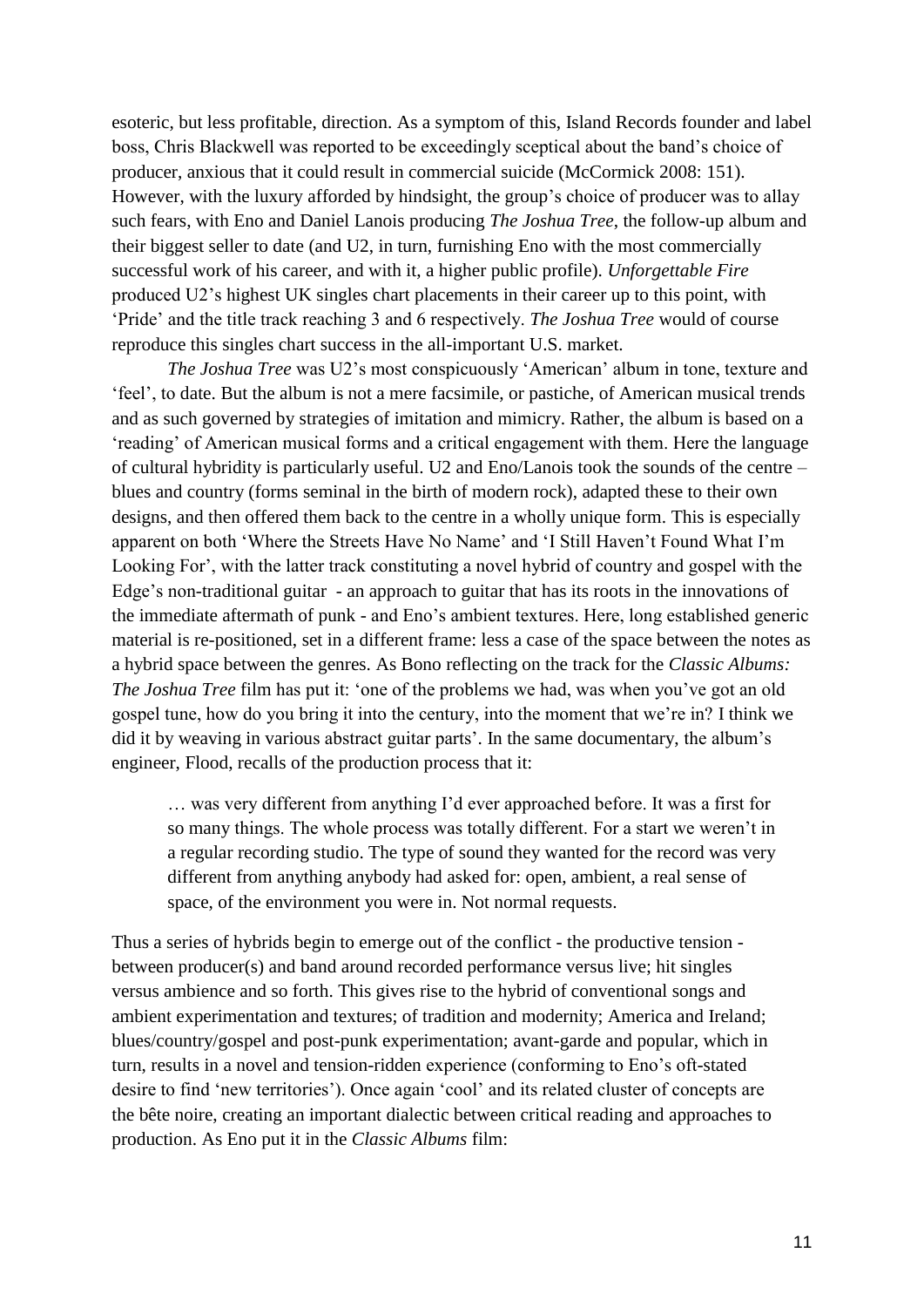I had got a real sense that this band was capable of making ... something that was self-consciously spiritual to the point of being uncool, and I thought uncool was a very important idea then, because people were being very, very cool. Coolness is a certain kind of detachment from yourself; a certain defensiveness - in *not* exposing something - because it's too easy to be shot down if you're exposed. Of course, everyone was in the process of shooting U2 down. They were not favoured, even though they had a big public following, but critically they were thought to be rather "heart on their sleeves".

## **Historicising Eno**

For U2, Eno was the conduit to a longstanding English art school tradition and a related art/pop interface, a history eloquently explored by Simon Frith and Howard Horne (1987). For these writers, the English art school is of immense importance to the history of British popular music, and for two reasons in particular. First, the art school created a space where young people could form a band – an institutional context that could be put to an 'unofficial' use; a type of state-sponsored creative space (and one which begat a veritable host of rock and pop 'legends': Keith Richards; Pete Townshend; Bryan Ferry; Eric Clapton; Syd Barrett; Ray Davies and many others). Second, it offered a fertile mix of, what could be blanket-termed, art school ideas (ranging from the abstract and aesthetic to some highly politicised critical approaches) which could cross-pollinate with, and indeed infiltrate, popular musical practices.

Hence, and to move away from the dominant hagiographic conception of 'Eno-thegenius' and 'Eno-the Renaissance Man', we have the historical Eno; that is a figure who, perhaps more than any other, embodies the range of artistic, critical, philosophical and practical discourses (and their unforeseen possibilities) borne of this particular historical and institutional nexus. And Eno attended the art school arguably at its peak, the creative vortex of the mid-to-late  $1960s$ <sup>12</sup> In this sense. Eno is a worthy art school version of the post-war 'scholarship boy' of the 'social democratic years', of figures such as Raymond Williams and Richard Hoggart. Of course, unlike Williams or Hoggart, who were committed to a realist political project, of 'revolutionising from within', Eno's 'politics' are more formal and aesthetic (but which may have, wittingly or unwittingly, political consequences), conforming to the first of Peter Wollen's 'Two Avant Gardes': the formal/aesthetic (Wollen 1982: 92- 104).

Two aspects of the historical moment of Eno's period at art school are of particular relevance here. First, the emergence of the modern multi-track recording studio, with the possibility of recording (painting or sculpting in sound) and listening back – of critically reflecting on what had been done – allowed a particular dialectic between practice and critical judgement (Eno 2004: 127-30). The second was the emergence of the synthesiser, an instrument which Eno has described as 'without a history', which meant, as it was relatively new, there was 'no correct way to play it' (Dunhill 2013). This was to permit a certain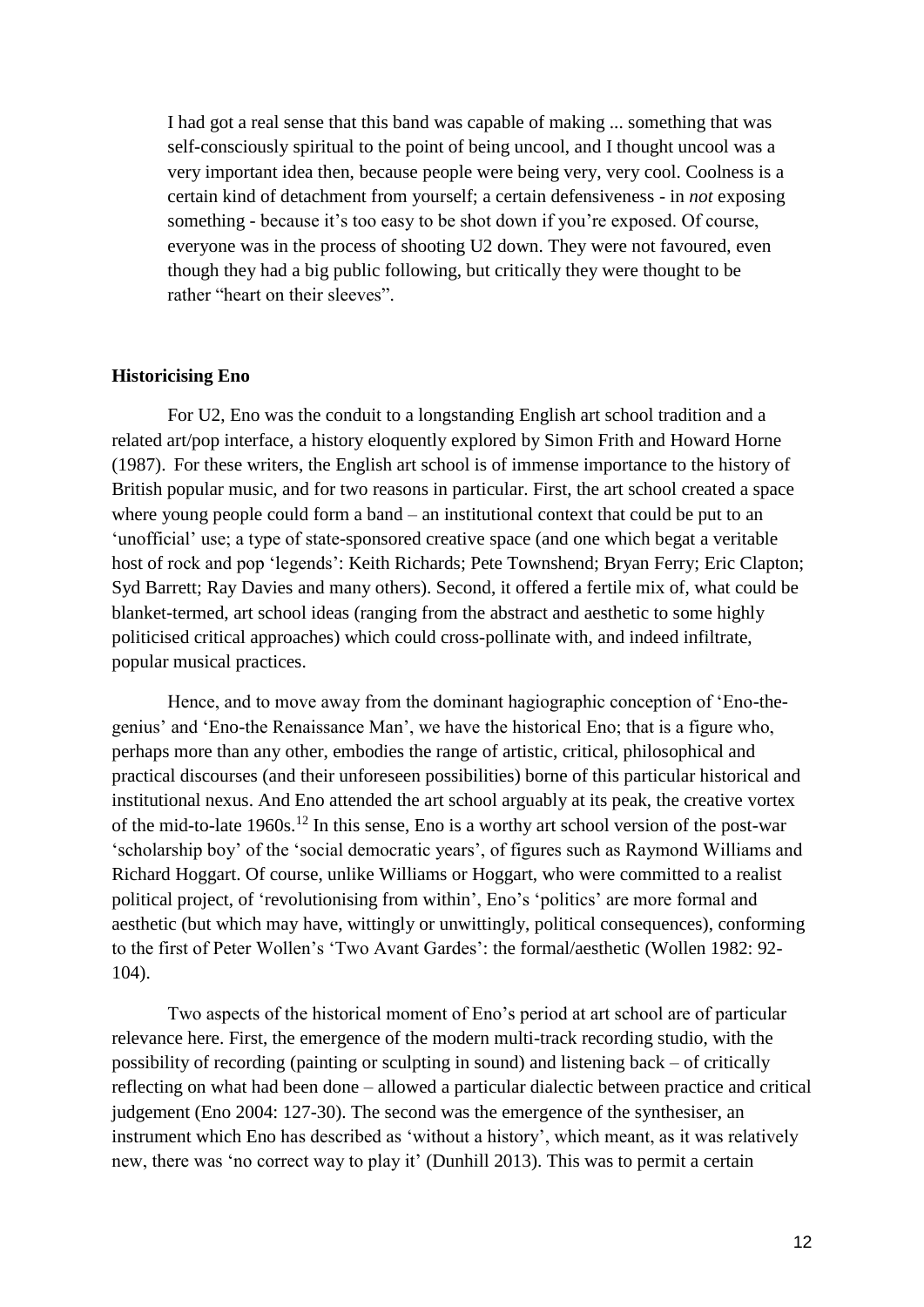freedom from 'tradition' and the established ways of doing things. And both of these were to sit alongside more specifically, yet equally salient, academic developments: the 'new criticism'; structuralism and semiotics; post-structuralism; deconstruction; situationism and so forth.

Conditions in Ireland, however, could hardly have been more different and most academic and journalistic accounts of Irish rock culture concur about the lack of a developed recording infrastructure (see Prendergast 1987, Graham 1989, Smyth 2005, McLaughlin and McLoone 2012). Furthermore, Ireland, with its small population and limited urban areas lacked the type of intensive art school environment and its particular cluster of discourses and practices of its near neighbour and former coloniser. This lack of an art school environment may have, in part, prompted U2 to seek Eno's assistance. As Eno recalled in his diary: 'Bono in interview: "A lot of English bands went to art school. We went to Brian." Flattering to think of myself as a sort of one-man version of the art-school experience' (Eno 1996: 242). This, coupled with the cultural and political desire to articulate a sense of difference, of separateness, from the coloniser - rural to urban; catholic to protestant; spiritual to secular; chaste to promiscuous and so forth - had its own specifically musical expression of resistant otherness: organic to plastic; folk to pop; enduring to throwaway. And there are countless examples of this type of positioning in the organic paradigm of Irish rock discourse.

Significantly then, U2's targeting of Eno as a producer, whether consciously or not, made political, as well as, aesthetic sense. It allowed U2 to break out of this dominant organic paradigm and to incorporate, via Eno, some of the 'plasticity' and playfulness that characterised a British/English musical history that had long operated in the interesting hinterland of rock and pop, of rock-as-art/rock-as-folk and pop. It thus laid the seedbed, or compost, to appropriate a favoured Eno metaphor (Tannenbaum 1985:72), for the increased hybridisation of the U2 sound (and the first hybrid to emerge here was between U2's anthemic 'heart on the sleeve' affirmative rock and Eno's more ambient and cerebral electronic textures). In working with Eno, U2 appear to be listening to their own sounds with greater self-consciousness.

This language of aesthetic hybridity is one Eno, himself, is familiar with (and again betrays his art school, philosophical inheritance). It is particularly pronounced in his essay, 'Bringing up Baby', reflecting upon the production - and the possible significance of - *Achtung Baby*. This album, widely regarded as the most radical in the entire U2 oeuvre, also played a central role (alongside its accompanying *Zoo TV* tour) in the band's subsequent reinvention. As Simon Reynolds and Joy Press have put it, U2 detonated their 'reputation as chaste and pompously pious' and moved away from their role as 'premodern missionaries' to become 'late C20th postmodernists' (Reynolds and Press 1995:83). As we have seen, hybridity has already been present on the first two U2/Eno albums, but on the 1991 record it becomes much more *conspicuous* and contextually relevant, and thus registered in interpretation and pleasure, with the new, more overtly electronic and 'industrial' sound rubbing abrasively against the band's identity up to this point. In the fraught early stages of the *Achtung Baby* sessions in Berlin's Hansa Studios, Eno would 'parachute in' to offer the struggling band advice. Some of this mentoring was philosophical in basis – Eno's role, in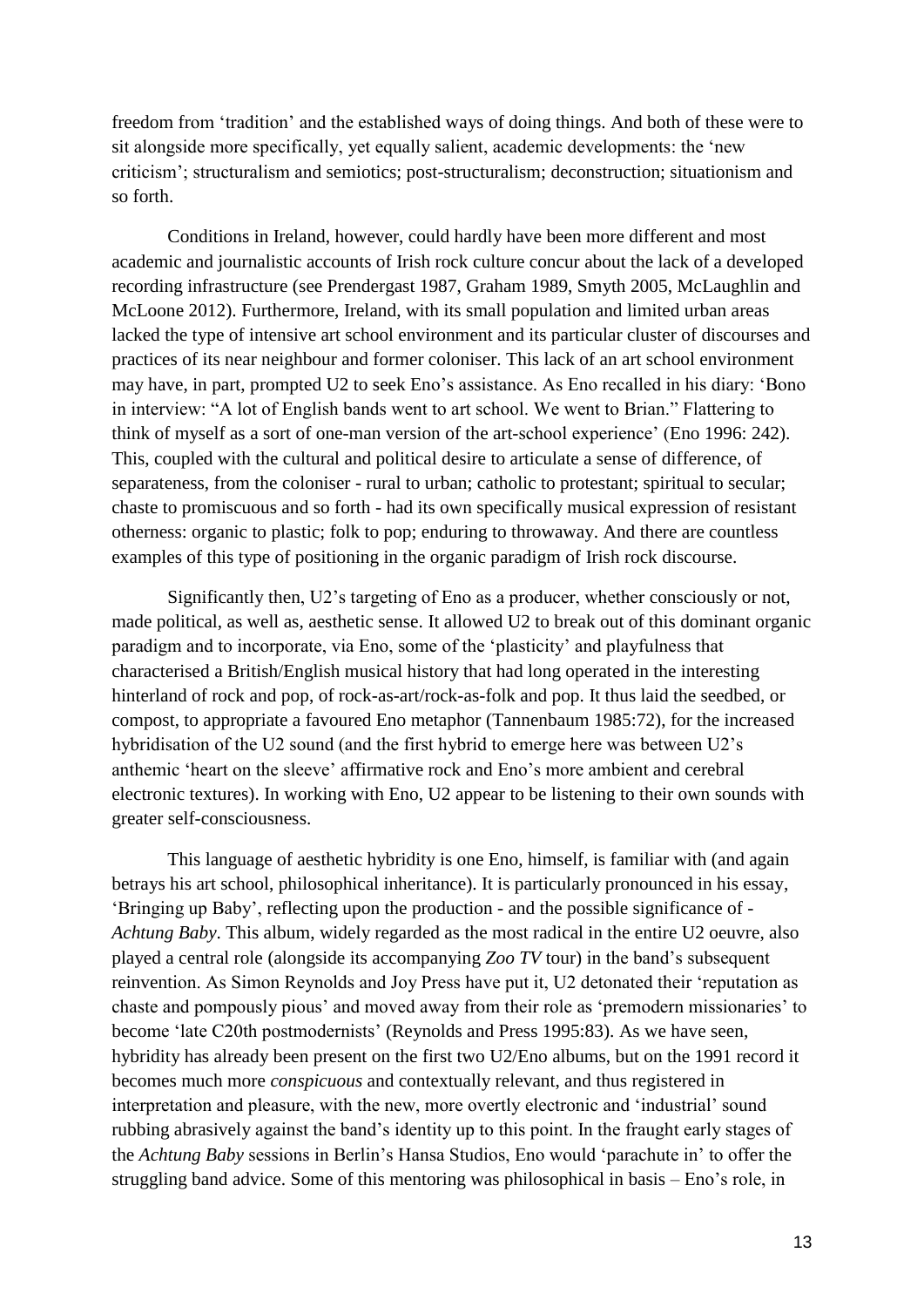Frith and Horne's words, as 'studio intellectual' (Frith and Horne:  $118$ )  $^{13}$  - especially in relation to a track that was initially entitled 'The Real Thing'. The incident is described by Eno in Sheppard's biography:

I really thought "The Real Thing" ... was not something they should be doing. The lyric originally said something like, "There ain't nothing like the real thing", and I said, "Real" is such a stupid word – come on, don't you know what the philosophers are talking about now? "Real" is not a word that you can seriously use any more! This song has got to be more ironic! I really wanted them to leave it off the record, but to their credit they didn't, and it turns out to be a good choice. But the words did change to "Even better than the real thing", which diffuses the evangelical quality of "real" (Sheppard 2008: 396).

Of course, the finished track was taken to encapsulate U2's so-called postmodern turn, but what is interesting in this instance, is the producer's role as critical/philosophical sounding-board - a position at some distance from the primary role of producer-as-chief engineer - but also the fact that U2 are in no sense slavishly following Eno's advice. Again the tension - the conflict - brought about in the collaboration is what produces interesting results. Moreover, in terms of interpretation, of what the song might mean, 'Even Better Than the Real Thing' has an important Irish aspect, as the song may be read as a riposte to a longstanding Irish rock culture framed within the powerful, intertwined and mutually sustaining discourses of rock and Irish authenticity (in short, less postmodern than critical postcolonial). The change of strategy and the critical reading that informed the approach to production merits further scrutiny. The 'uncool' band is now required to be 'cool' to appropriate some of the distance and ironic detachment of the centre that were formerly critical negatives; to, as it were, 'work against' what U2/Eno had set up hitherto (where it is now 'cool' for the formerly uncool band to be cool) and allowing U2 to subvert the identity consolidated over the previous five studio albums.

 However, this was a not a mere reversal - sincerity to irony; organic to electronic; authentic to inauthentic and so forth. Rather, *Achtung*-era U2 offered a complex synthesis of authentic and inauthentic elements: of blues-country narratives – failed healing, partial redemption and the like – but set these in an unexpected sonic frame of dirty and distorted electronic timbres and 'industrial' rhythms (timbres that went against the grain of the established sonic repertoire of Irish rock up until this point), most evident on the all-important opening-track, 'Zoo Station'. This hybridity informed the approach to sound with 'expressive' or 'warm' instruments, such as the Edge's guitar, being routed through vintage analogue synthesisers; and, in turn, synthesisers and keyboards were fed though guitar amplifiers and effects pedals, all of which created a bespoke sonic palette. Whilst these techniques had been employed by Eno for many years, they still produced novel and unforeseen results in this context. Significantly, the mix of the 'industrial' with blues and country also worked in the reverse direction and went against the grain of much industrial music (Fast 2008:175- 97). (I have discussed hybridity and *Achtung Baby*, and the album's relationship to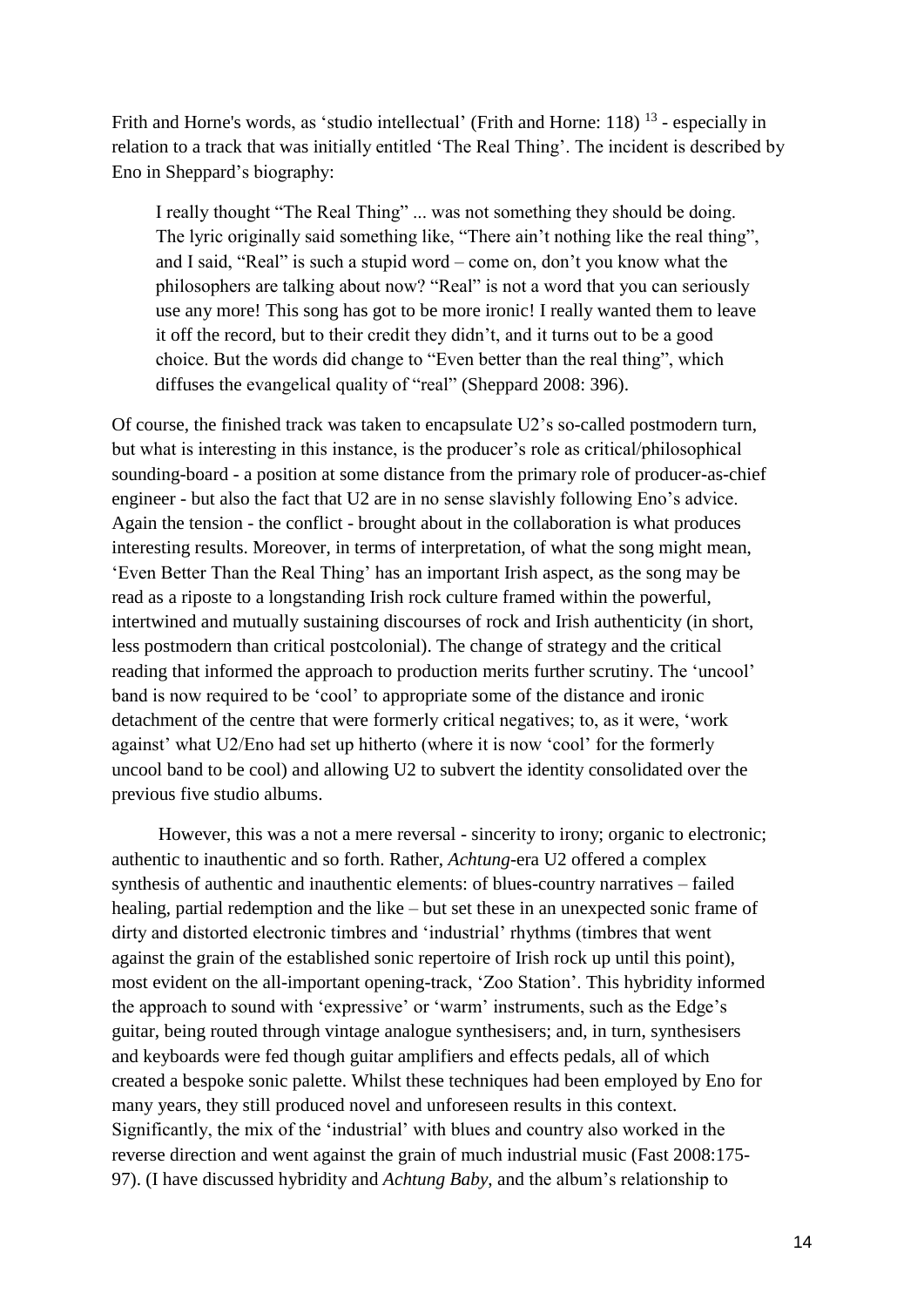issues of Irishness, more extensively elsewhere [see McLaughlin and McLoone 195- 213].)

 Eno, then, connected the band to their more experimental post-punk roots (roots that he played a pivotal role in establishing). As he put it: finding 'a single adjective for any song proves difficult: it's an album of musical oxymorons, of feelings that shouldn't exist together but are somehow credible', with 'Zoo Station' even being described as 'industrially jovial' (Eno 1994: 170). The album therefore embodied a series of irreconcilables: authentically inauthentic; sincerely ironic; deeply superficial and so forth.

## **An-'Other' Green World**

I often think artists divide, as in the musical *Oklahoma*, into the farmer and the cowboy. So, the farmer is the guy who finds a piece of territory, stakes it up, digs it and cultivates it and grows the land. The cowboy is the one who goes out and finds new territories. I rather think of myself as the cowboy really, than the farmer. I like the thrill of being somewhere where I know nobody else has been, even if it is quite trivial. It's only art. It's not very important (Eno in Dunhill 2013).

The world hardly needs another article in praise of Brian Eno - there is enough of that already; it's hardly, *pace* Eno, 'new territory', as his status as something of a national treasure is secured. In fact, what is interesting about exploring Eno, U2 and Ireland is the residue of the power relationship(s) involved. While the producer has been keen to defend both band and host nation, there is more than a mere tinge of essentialism in his comments about Ireland and the Irish. While his remarks are benign and come 'from the right political place', acting as an important counter-weight to the overwhelmingly negative image of the band (and especially Bono) in Britain, they still homogenise the Irish and proffer some well-worn, if 'positive' stereotypes of the island and its people. (Indeed some of these stereotypes can be attributed also to many of his contemporaries on the British left of the mid/late sixties.) As Richard Dyer has argued, positive stereotypes can be as culturally and politically limiting as negative ones (Dyer 1993:11-18) and it seems that Eno's perception of the island and its people is a romantic one not untypical of British/English liberal-left ideology.

This notion, the idea of Eno as benign liberal-imperialist, also manifests itself in his attitude to production practice, with the producer playing the role of musical anthropologist with all the accompanying accusations of exoticism that this might imply. This type of thinking began to emerge in responses to the celebrated collaboration with David Byrne, *My Life in the Bush of Ghosts*, which at the time was accused by some critics of orientalism; of plundering the exotic sounds of elsewhere for the purposes of voyeuristic *enjoyment* in the west. Whether overstated or not, one seam of Eno's working practice has been to appropriate the 'sounds of elsewhere' - whether folk or tribal sounds - and convert these, the ('primitive') raw material, into 'art'. Evidently, *My Life in the Bush of Ghosts* is more complex than the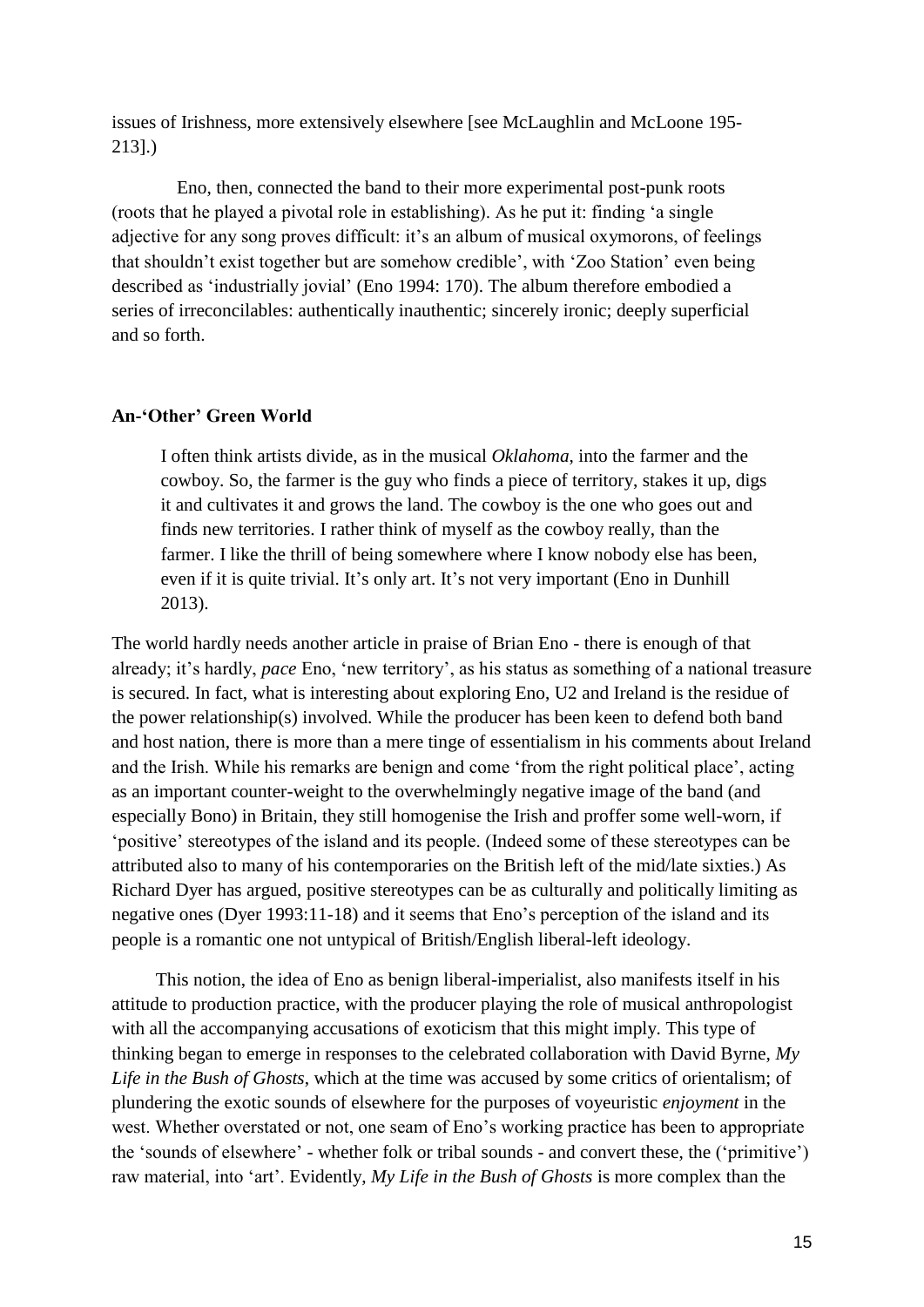'Orientalist' position allows and is marked by a conspicuous and playful hybridity: 'bornagain' evangelical preachers sit cheek-by-jowl alongside middle-eastern voices; 'tribal' rhythms sit next to pop sounds and electronic textures and so forth. The initial, yet underrealised, concept of an overtly fake field recording also works against the reading of the album as mere exoticist plundering. Whichever way, this practice of, as it were, 'mining' raw material informed and underpinned the production and composition of the Talking Heads' album, *Remain in Light*, where the 'rough', 'tribal' funk sounds of Fela Kuti and the genre that trailed in his wake, Afrobeat, were the inspiration, and were melded, in turn, with other 'modern' musical forms and working methods.

There is a lingering sense that Eno's Irish band functioned in a not dissimilar fashion as an (untutored) raw material that could be sculpted, taken and alchemically turned into art; an anthropological resource that could be shaped. This perhaps explains why Eno, again, stresses some well-worn (yet 'friendly') stereotypes of Irish music and attributes these to the band: hence U2's 'spirituality' is constantly stressed, alongside comments such as, 'U2 are nearest thing to a soul band in the Western hemisphere' and so forth (although his positive comments, along with the weight of his reputation, appear to have done little to change perceptions of the band among its many detractors in Britain).

However, despite the critical purchase of the position just described, Eno's work with U2, and his engagement with Ireland, is more nuanced than this. The type of playful and critically-informed hybridity evident in the Byrne collaboration is particularly pronounced on 1993's *Zooropa* and on the Passengers record (with the latter posing as something of a fake soundtrack album much in the spirit of Eno and Byrne's faux field recording). And clearly Ireland and U2 have influenced him reciprocally; hence the recurrent references to the band's inventiveness, energy and intelligence, as well as the manner in which they have been, for their producer, a healthy 'thorn in the side' of lazy metropolitan notions of cool, what might be termed the parochialism of the metropolitan centre. Indeed, one is tempted towards a psychoanalytic reading here: that Eno appears to hate this aspect of himself, the 'lack' borne of his own metropolitan English context, a lack that the other, U2, fills and compensates for. In this regard, Eno appears to be seduced by his sense of 'Irish time', out of step and behind the times yet paradoxically ahead at the same time.<sup>14</sup> If there is then an informal hierarchy of places for the widely travelled Eno – Berlin Eno, New York Eno, Notting Hill Eno, 'virtual traveller' Eno and so forth - then Dublin and Ireland would, on the evidence of his own utterances, be near the top (with Los Angeles close to the bottom). The idea of the cowboy, and the related concept of the frontier, is especially pertinent here. Eno, by his own admission, loves new territory but the cowboy, the frontier and their 'contact zones' imply a degree of exploitation. The contact zones are 'social spaces where disparate cultures meet, clash, and grapple with each other, often in highly asymmetrical relations of domination and subordination-like colonialism, slavery, or their aftermaths as they are lived out across the globe today' (Pratt 2007:4). However, Eno's dislike of 'purity' - encapsulated in his critique of the perfect sound wave as 'the most boring sound on earth' (Dunhill 2013) and his concomitant championing of imperfection – has resulted in an approach to practice that we could tentatively call formal anti-essentialism. Thus, he found a way of working with U2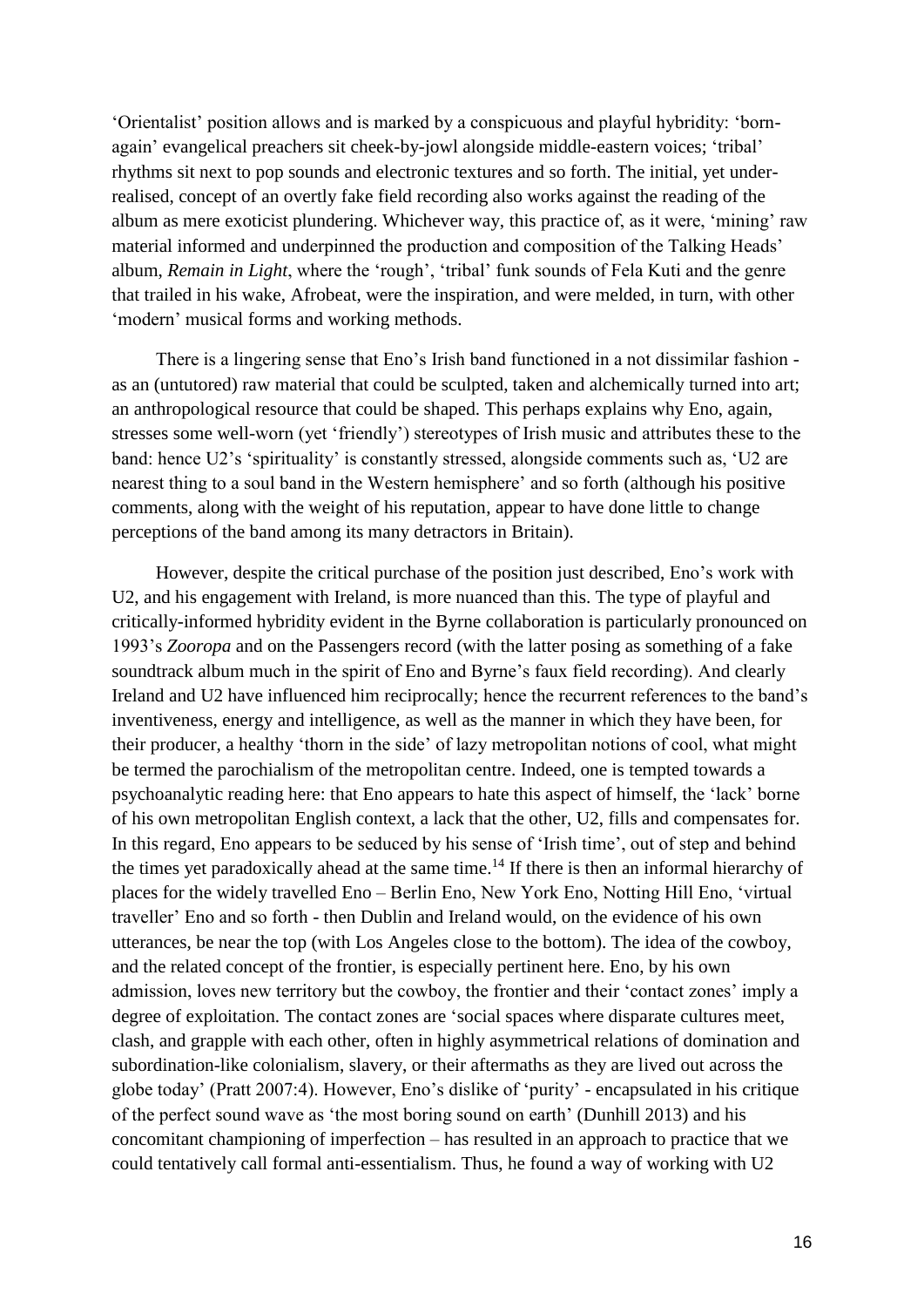where the power-relationships - the impurities, the residue of inequalities, the differences, as it were - are embedded in the music as productive conflicts, exploitations of the site of contact (a proverbial case of good theory into even better practice).

Furthermore, Eno's work (with or without U2) is especially valuable in the current socio-economic/socio-cultural context in the United Kingdom. Eno, and the critical/institutional context from which he emerged and is a great ambassador for, helped the 'uncool' Irish as represented by its most commercially successful and much maligned band to reinvent themselves – not a mere authorial reinvention – but a reinvention that helped contribute to the overthrowing of some of most long-standing stereotypes of the nation in musical terms (new territories can indeed be very close to home). And working with U2 he has found a way of embodying the tensions in the Anglo-Irish relationship, of putting these to productive musical use. The Eno/U2 interface then is riddled with contradictions: Eno, the benign imperialist, cum anthropologist; the resistant English anti-colonial and Irish empathiser who played a key role in moving U2 out of a very particular post-colonial frame, one who deployed the language of hybridity to generate 'impurities', while still finding a global audience.

-

<sup>2</sup> For a more in-depth discussion of *Zoo TV* and related critical issues, see McLaughlin and McLoone 2012: 204-19.

<sup>3</sup> Simon Frith, *Performing Rites: On the Value of Popular Music* (Oxford: Oxford University Press, 1996), p. 35.

<sup>4</sup> For a thorough-going and entertaining critique of Bono's political activism, its relationship to Neo-liberal and conservative discourses and the ideological consequences of a rock star 'meddling in things...', see Harry Browne, *The Frontman: Bono (In the Name of Power)* (London: Verso, 2013).

<sup>5</sup> In this sense, rock is often validated in the discourse of authenticity by its ability to release the primal, to allow an essence of the primitive, the sexual, libidinal or racial to emerge that is presumed to have been repressed by, say, bourgeois and/or capitalist culture.

<sup>6</sup> The *No New York* compilation is an important example of the former approach to production. As Simon Reynolds writes: '(t)he sessions...bore barely a trace of the studio treatments and textural colorations for which Eno is famous', with the producer keen to preserve the 'raw' material. (Reynolds 2005: 59)

 $<sup>7</sup>$  This description of Irish music on the local/national scene was so commonplace that it</sup> became the alternative title for the documentary, *Out of Ireland: The Hit Songs and Artists of* 

<sup>1</sup> There are, however, significant exceptions. Irish music writer, Mark Prendergast, in his extensive exploration of ambient music, discusses Eno's work with U2 with considerable depth and sensitivity, and hence avoids the type of aloofness and condescension that has marked many writers' approach to the subject. See Prendergast 2000: 358-62.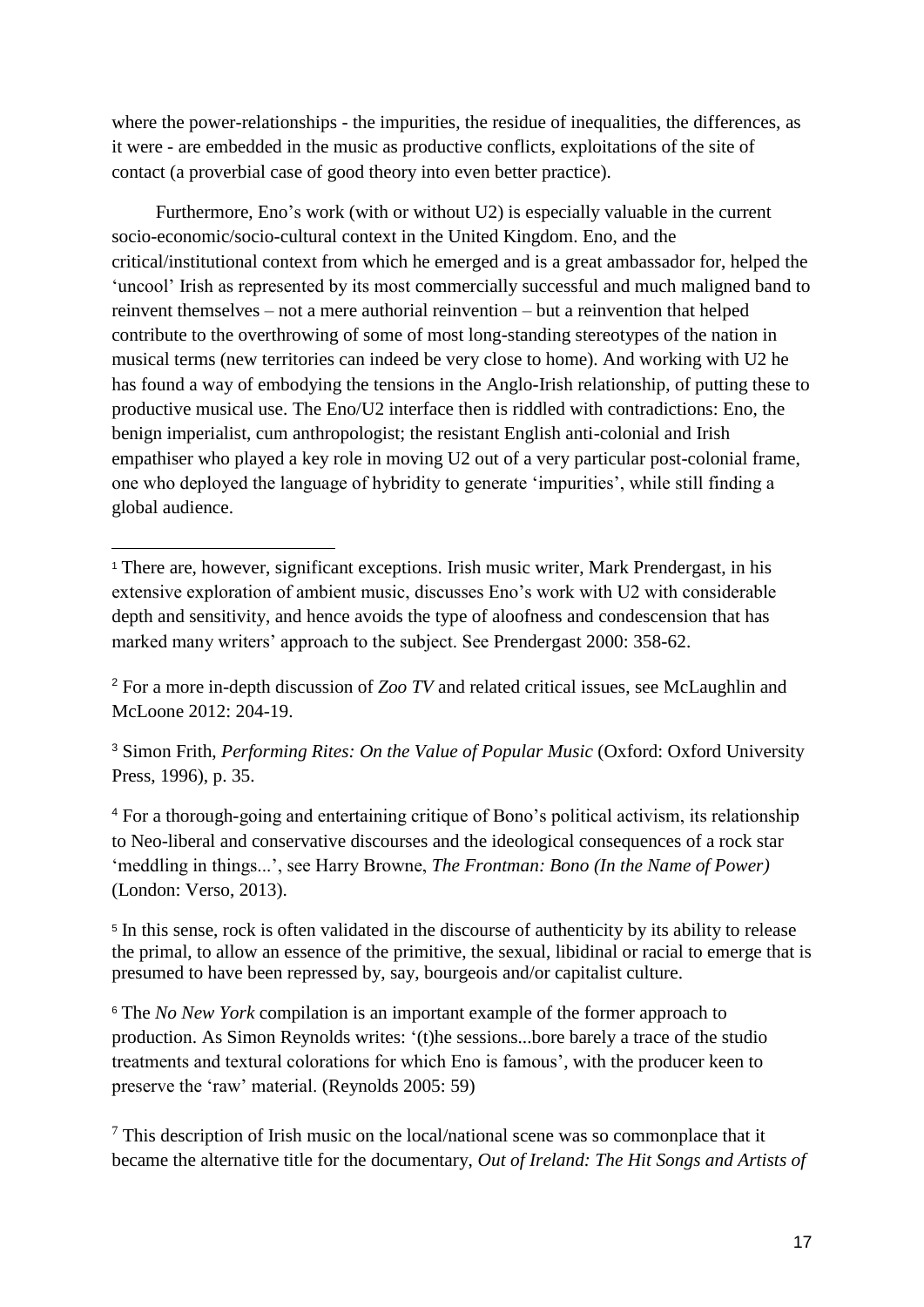-*Irish Music* (d. David Heffernan, Daniel Productions in association with Radio Telefis Éireann, 2003) which explored the influence of Irish music internationally.

<sup>8</sup> Bono quoted from 'U2 Talks Brian Eno, Daniel Lanois and Slane Castle: Interview', AOL Music, http://www.youtube.com/watch?v=VWnO25bBEy8

<sup>9</sup> This 'working-up' of vocal tracks at the microphone is documented in the film, with Bono 'feeling his way' around the backing track, often not singing words as such. This approach – later to be termed Bongolese – where the words take shape in process at the microphone is an interesting example of the tension between the semantic and somatic. For discussion of this tension in the work of Van Morrison, see McLaughlin and McLoone 2008: 99-115.

<sup>10</sup> See Eno's essay, 'The Studio as Compositional Tool' (Eno 2004) in which he elaborates on the importance of the mixing desk and multi-track recording for the non-musician and the very particular dynamic it established between critical listening and creative practice.

<sup>11</sup> As Simon Reynolds has observed, Eno undoubtedly had a considerable influence on the Edge's guitar technique, drawing out and heightening the textural aspects of his playing: 'On *The Unforgettable Fire'*, Reynolds writes, the Edge 'blossomed into the guitarist-ascinematographer', blurring the lines between synthesiser and guitar. (Reynolds 2005:453). The Edge clearly benefitted from the producer's reputation, in Reynolds' words, as 'texturologist par excellence' (ibid xxii).

<sup>12</sup> Eno attended Ipswich Art School from 1964 to 1966 before moving to Winchester School of Art where he graduated in 1969. In fact, according to Frith and Horne, provincial and suburban art schools such as these played an especially prominent role in the emerging art/pop/rock interface, with art student/musicians feeding the 1960s live R & B and rock scenes. See Frith and Horne 1987: 73. See also Prendergast 1987:115-119 for a discussion of Eno's early musical influences.

<sup>13</sup> The role of the producer as 'studio intellectual' is endorsed by Adam Clayton: 'Eno is the person both Bono and Edge really connect with. Intellectually they can bounce ideas off him. Eno isn't loyal to any philosophy for very long.' (in Flanagan 1995:10).

<sup>14</sup> As an example of this, Eno writes in his diary: 'Had a great time in Dublin – such a cultural beehive right now... Somehow the good humour and instinctive surrealism of the Irish equips them wonderfully to deal with post-modern culture. In a sense they've always been there (think of Joyce and Beckett) waiting for us [i.e. the English] to catch up' (Eno 1996: 157) (second brackets added).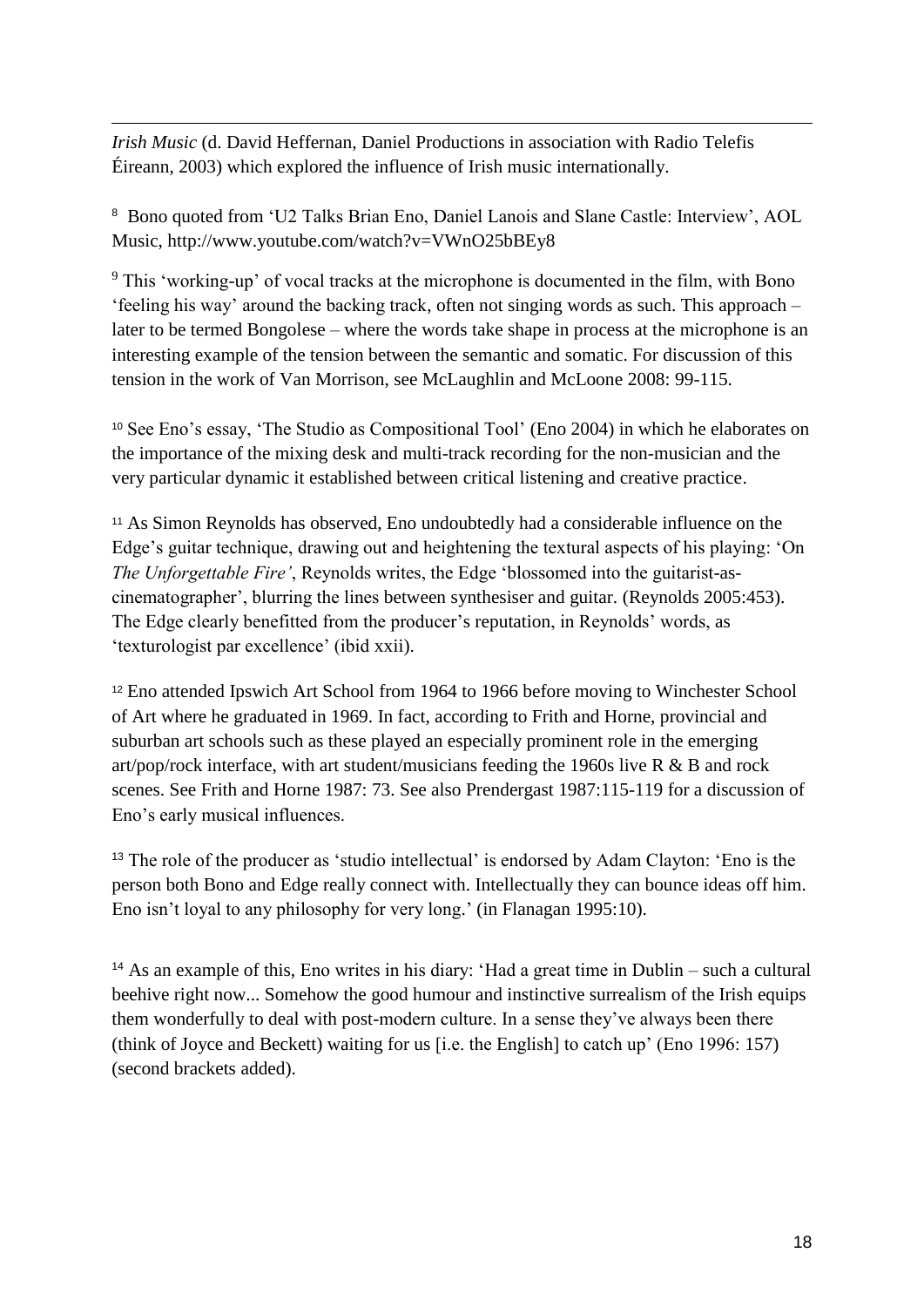# **References**

-

Arnold, Matthew. 1867. *On the Study of Celtic Literature*. London: Smith, Elder and Company.

Browne, Harry. 2013. *The Frontman: Bono (In the Name of Power)*. London: Verso.

Cambrensis, Giraldus. 1863. *The History and Topography of Ireland,* edited by Thomas Wright, translated by Thomas Forester. London: H.G. Bohn.

Dunhill, Alfred. 2013. 'Brian Eno on Surrendering, Noticing, Imperfection' [http://www.improvisedlife.com/2013/03/28/brian-eno-on-surrendering-noticing](http://www.improvisedlife.com/2013/03/28/brian-eno-on-surrendering-noticing-imperfection-2/)[imperfection-2/](http://www.improvisedlife.com/2013/03/28/brian-eno-on-surrendering-noticing-imperfection-2/)

Dyer, Richard. 1993. 'The Role of Stereotypes' in Richard Dyer, *The Matter of Images: Essays on Representation*. London: Routledge, 1993.

Eno, Brian. 2004. 'The Studio as Compositional Tool' in *Audio Culture: Readings in Modern Music*. ed. Christoph Cox and Daniel Warner, 127-30. New York: Continuum, 2004:.

Eno, Brian. 1996. *A Year with Swollen Appendices: The Diary of Brian Eno.* London: Faber and Faber.

Eno, Brian. 1994. 'Bringing Up Baby' in the Editors at *Rolling Stone*, *The U2 Files*. New York: Hyperion.

Fast, Susan. 2008. 'Music, Context and Meaning in U2' in *Expression in Rock-Pop Music: Critical and Analytical Essays*, ed. Walter Everett, 175-97. New York: Routledge, 2008:, 2nd edition.

Flanagan, Bill. 1995. *U2: At the End of the World*. New York: Bantam Press.

Frith, Simon. 1996. *Performing Rites: On the Value of Popular Music*. Oxford: Oxford University Press.

Frith, Simon and Howard Horne. 1987. *Art Into Pop*. New York: Methuen.

Graham, Bill. 1995. 'Interview by Noel McLaughlin'. Dublin 1995: Unpublished.

Graham, Bill. 1989. *U2 – The Early Years: Another Time, Another Place*. London: Mandarin, 1989.

Jensen, Klaus Bruhn. 2008. *The International Encyclopedia of Communication*, ed. Wolfgang Donsbach. Blackwell Online:

http://www.blackwellreference.com/public/tocnode?id=g9781405131995\_yr2013\_chunk\_g9 78140513199514\_ss60-1

McCormick, Neil. 2008. *U2 by U2*. London: Harper, 2008.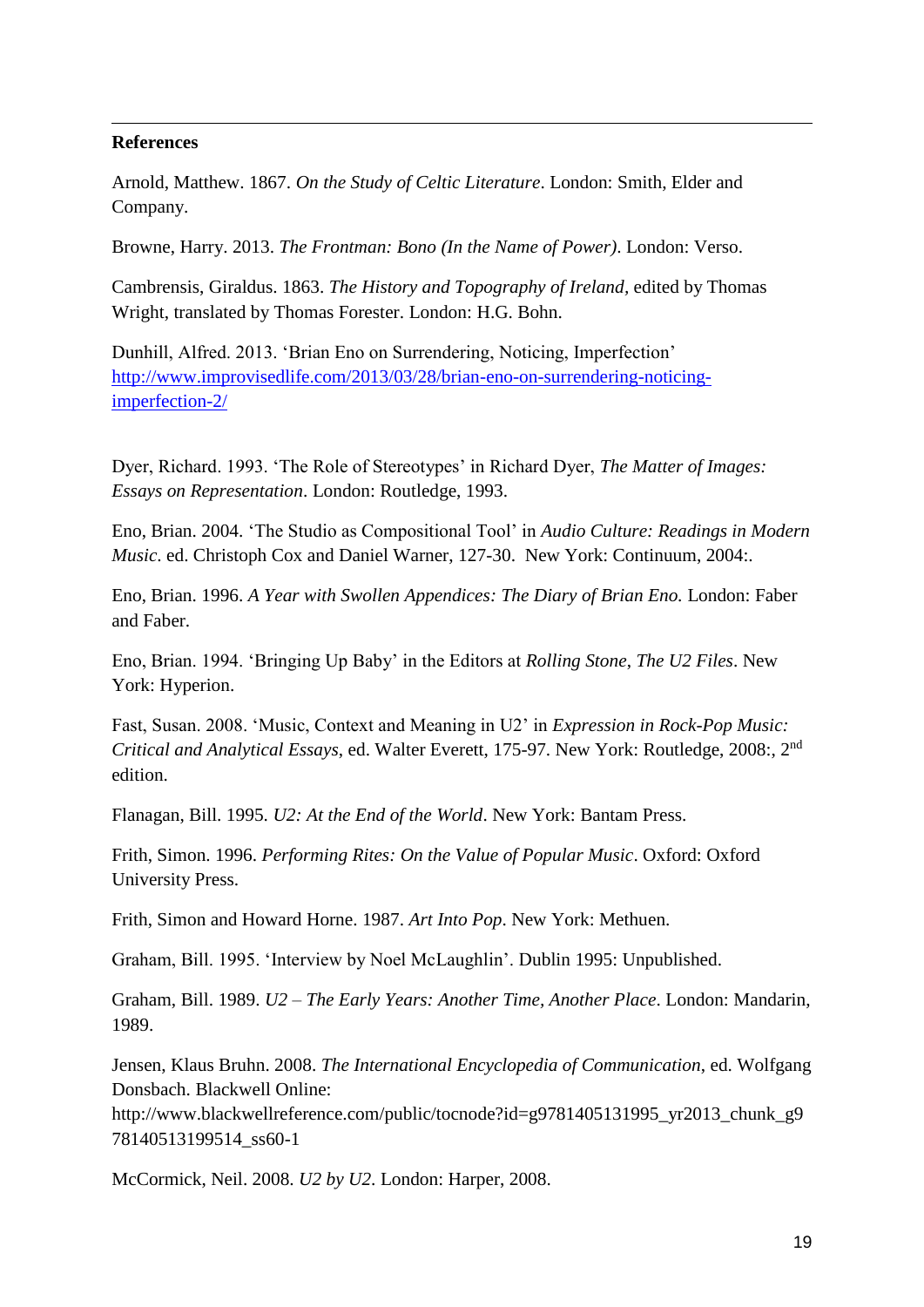-McLaughlin, Noel and Martin McLoone. 2012. *Rock and Popular Music in Ireland: Before and After U2*. Dublin/ Portland, Oregon: Irish Academic Press.

Morley, Paul. 2010. 'On Gospel, Abba and the Death of the Record: An Audience with Brian Eno'. *The Observer Review*. 17 January.

Pratt, Mary Louise. 2007. *Imperial Eyes: Travel Writing and Transculturation.* New York: Taylor and Francis.

Pratt, Mary Louise. 1991. 'Arts of the Contact Zone', *Profession*. Modern Language Association.

Prendergast, Mark. 2000. *The Ambient Century: From Mahler to Moby – the Evolution of Sound in the Electronic Age*. London: Bloomsbury.

Prendergast, Mark J. 1987. *The Isle of Noises: Rock and Roll's Roots in Ireland*. Dublin: O'Brien Press, 1987.

Reynolds, Simon. 2005. *Rip It Up and Start Again: Post-punk 1978-1984*. London: Faber, 2005.

Reynolds, Simon and Joy Press. 1995. *The Sex Revolts: Gender, Rebellion and Rock 'n' Roll*. London: Serpent's Tail.

Savage, Jon. 2011. 'Brian Eno Profile and Interview'. BBC *Newsnight*, October. http://www.youtube.com/watch?v=2ms0EulbNA8

Sheppard, David. 2008. *On Some Far Away Beach: The Life and Times of Brian Eno*. London: Orion.

Smyth, Gerry. 2005. *Noisy Island: A Short History of Irish Popular Music*. Cork: Cork University Press.

Tannenbaum, Rob. 1995. 'A Meeting of Sound Minds: John Cage and Brian Eno'. *Musician* 83, September.

Tamm, Eric. 1995. *Brian Eno: His Music and the Vertical Colour of Sound*. Cambridge, Mass: Da Capo Press.

Thornton, Sarah. 1995. *Club Cultures: Music, Media and Subcultural Capital*. Cambridge: Polity Press.

Wollen, Peter. 1982. 'The Two Avant-gardes' in Peter Wollen, *Readings and Writings: Semiotic Counter Strategies*. London: Verso.

# **Audio-visual Materials**